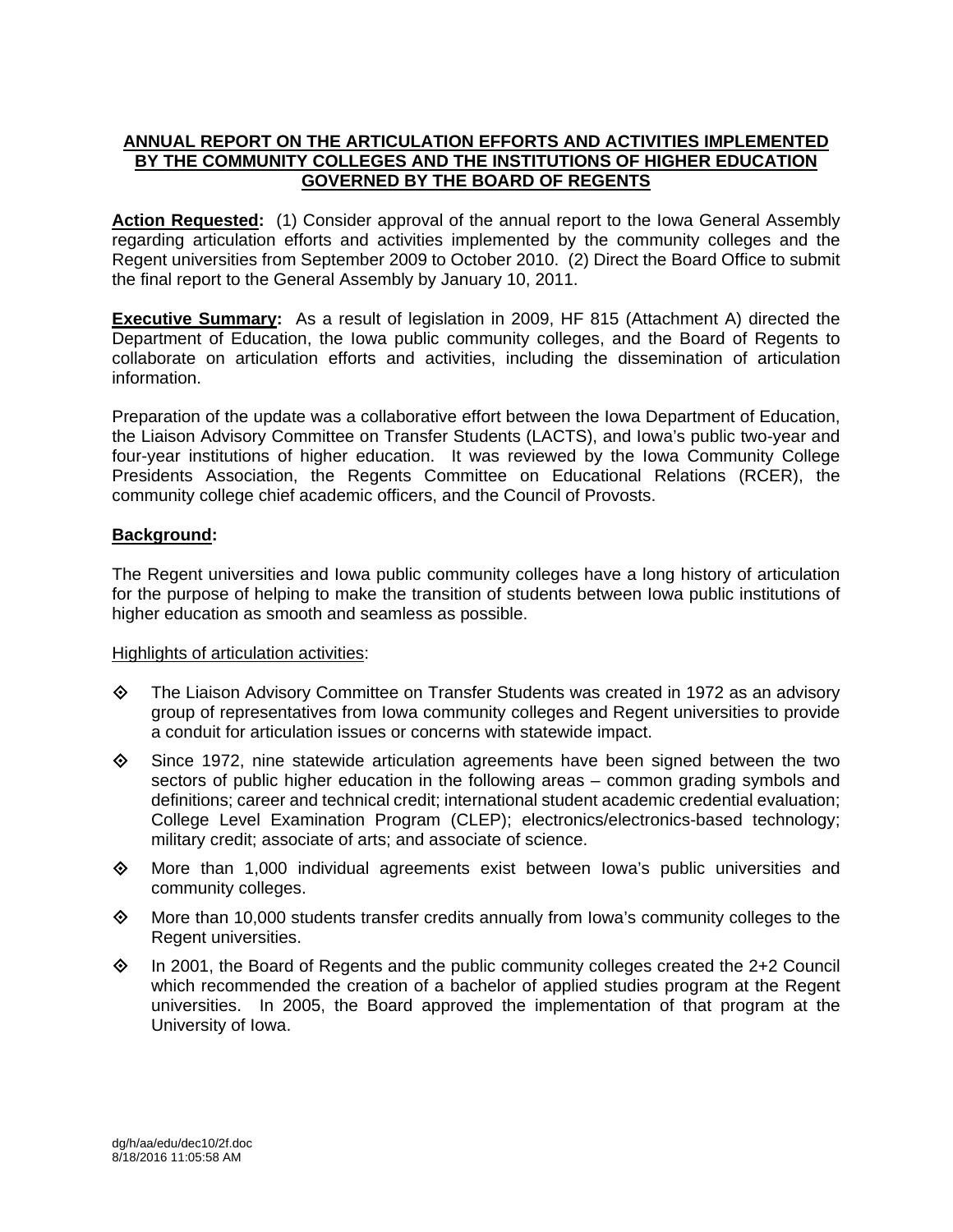- $\Rightarrow$  In 2009-10, there were 263 students enrolled in coursework, including 144 students who were newly admitted. During that period, there were 10 students who graduated from the program.
- $\Rightarrow$  The University of Iowa has entered into partnerships with Eastern Iowa Community College District, Des Moines Area Community College, Kirkwood Community College, Western Iowa Tech Community College, Iowa Western Community College, Southwest Community College, Indian Hills Community College, Iowa Lakes Community College, North Iowa Area Community College, Northeast Iowa Community College, and Hawkeye Community College to offer two blended courses each semester leading toward the completion of a Bachelor of Applied Studies degree.
- $\Diamond$  In 2008, the Board of Regents, in collaboration with Iowa public community colleges, launched an articulation website called TransferInIowa.org. The primary focus of the Articulation Website is to allow Iowans to know at the time of enrollment in a community college course (1) whether the credit will be accepted by the state university of the student's choice; (2) the category in which the university will apply the credit; and (3) to which degree program or programs the university will apply the credit.
	- $\Rightarrow$  Between January and October 2010, the www.TransferInlowa.org articulation website recorded 7,979 unique visitors according to a tracking tool being used. The University of Iowa's I-CHART articulation planning website recorded 24,570 unique visitors; Iowa State University's TRANSIT articulation planning website recorded 12,104 unique visitors; and the University of Northern Iowa's TRANSFER PLAN-IT recorded 17,193 unique visitors.
- $\diamond$  The three Regent universities have articulation programs with each of the public community colleges. The purpose of these programs is to establish early connections with community college students who anticipate transferring to a Regent university.
	- The University of Iowa's *2 Plus 2 Plan* connects community college students with advisors at the university so that students take the right courses at the right time to complete both degrees in a total of four years.
	- Iowa State University's *Admissions Partnership Program* guarantees admission to ISU if requirements are met; and provides academic advising and mentoring and degree planning to ensure timely graduation, among other benefits.
	- The University of Northern Iowa's *Admissions Partnership Program* assists community college students to achieve a seamless transition from the community college to UNI. All 120 majors at UNI are available with the program. Students who are accepted into the program meet regularly with academic advisors from both their community college and UNI to determine coursework and discuss degree progress.

## Highlights of HF 815 (Attachment B)

 $\diamond$  The Iowa Department of Education is responsible for developing a plan which describes how secondary school students and community college students can find and use the www.TransferInIowa.org articulation website.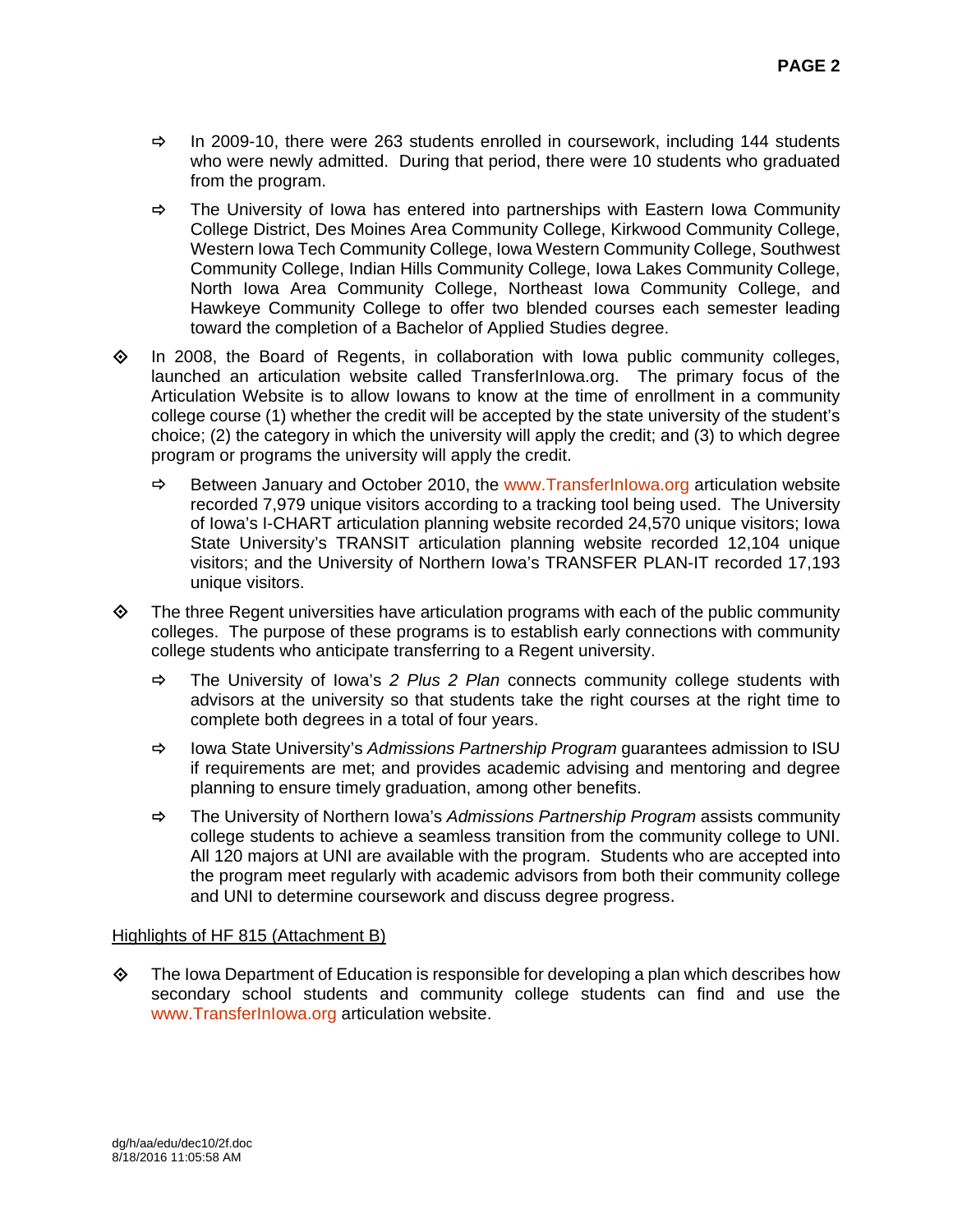- $\diamond$  The Board of Regents and Iowa public community colleges must enter into a statewide articulation agreement which provides for the seamless transfer of academic credits from a completed associate of arts or associate of science degree program offered by a community college to a baccalaureate degree program at a Regent university.
	- $\Rightarrow$  The associate of arts degree articulation agreement was originally signed on December 2, 1981. It is affirmed annually; the most recent reaffirmation was on April 16, 2010. This agreement allows a minimum of 60 credit hours of courses designed and acceptable for transfer and may include up to 16 credit hours of career and technical courses.
	- $\Rightarrow$  The associate of science degree articulation agreement was originally signed on April 18, 2008. The most recent reaffirmation was on April 16, 2010. This agreement specifies that the requirements for the associate of science degree are the same as for the associate of arts degree with the following exceptions – distribution of hours include 20 credit hours of mathematics and science; additional general education courses may be required at the Regent universities.
- The Regent universities and the public community colleges must identify a transfer and articulation contact office or person to be included on the www.TransferInIowa.org articulation website. The list of contact persons has been prepared and is now available on the www.TransferInIowa.org articulation website. It is updated annually or on an as needed basis.
- $\diamond$  The pubic community colleges and Regent universities must collaborate to develop a systematic process for expanding academic discipline meetings between the community college faculty and the faculty of the Regent universities.
	- $\Rightarrow$  The Liaison Advisory Committee for Transfer Students (LACTS) was charged with developing a systematic process for expanding academic discipline faculty meetings for approval by the Council of Provosts and the community college chief academic officers. A draft of the proposed process was presented and approved on October 8, 2010 at a joint meeting of the Iowa community college chief academic officers and Regent university Council of Provosts (Attachment D).
	- $\Rightarrow$  On October 9, 2009, the mathematics faculty of the Regent universities and the community colleges met at the University of Northern Iowa to discuss course alignment.
	- $\Rightarrow$  During 2009-2010, Regent university and community college faculty held academic discipline meetings in mathematics, marketing, and early childhood.
- $\Leftrightarrow$  The pubic community colleges and Regent universities must collaborate to develop a process to examine a minimum of eight new associate of applied science degree programs for which articulation agreements would serve students' continued academic success in those degree programs.
	- $\Rightarrow$  The community colleges and Regent universities prepared program inventories to identify areas of articulation opportunity.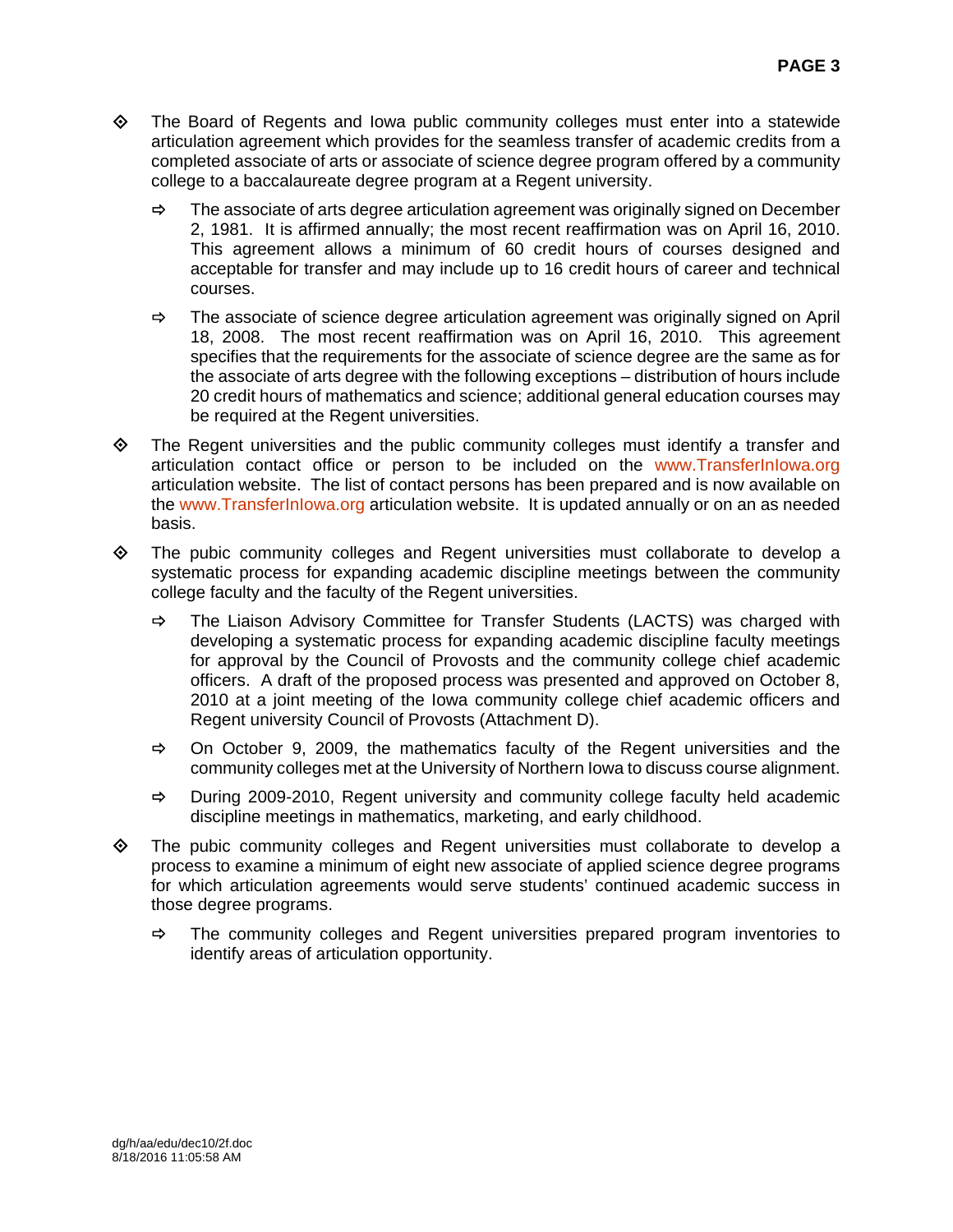- $\Rightarrow$  The second joint meeting between the community college chief academic officers and the Regent university provosts was held on October 8, 2010. One of the agenda items was to discuss a process for developing transition guides. There was agreement that the first transition guide would be in Biology.
- $\Rightarrow$  A two-year strategic plan will be developed to define best practices for individual institutions to pursue articulation for career and technical programs.
- $\diamond$  The Board of Regents, in consultation with the public community colleges, must develop criteria to prioritize core curriculum areas and create or review transition guides for the core curriculum areas.
	- $\Rightarrow$  Course equivalency quide are available on the www.Transfer Inlowa.org articulation website.
	- $\Rightarrow$  The plan for developing and including transition guides on the www.TransferInIowa.org articulation website was discussed and approved at the joint meeting and the first core curriculum area (Biology) was selected.

This update will be submitted to the General Assembly by January 10, 2011.

Attachment C describes the articulation and transfer efforts identified by the Regent universities and the community colleges during January-October 2010.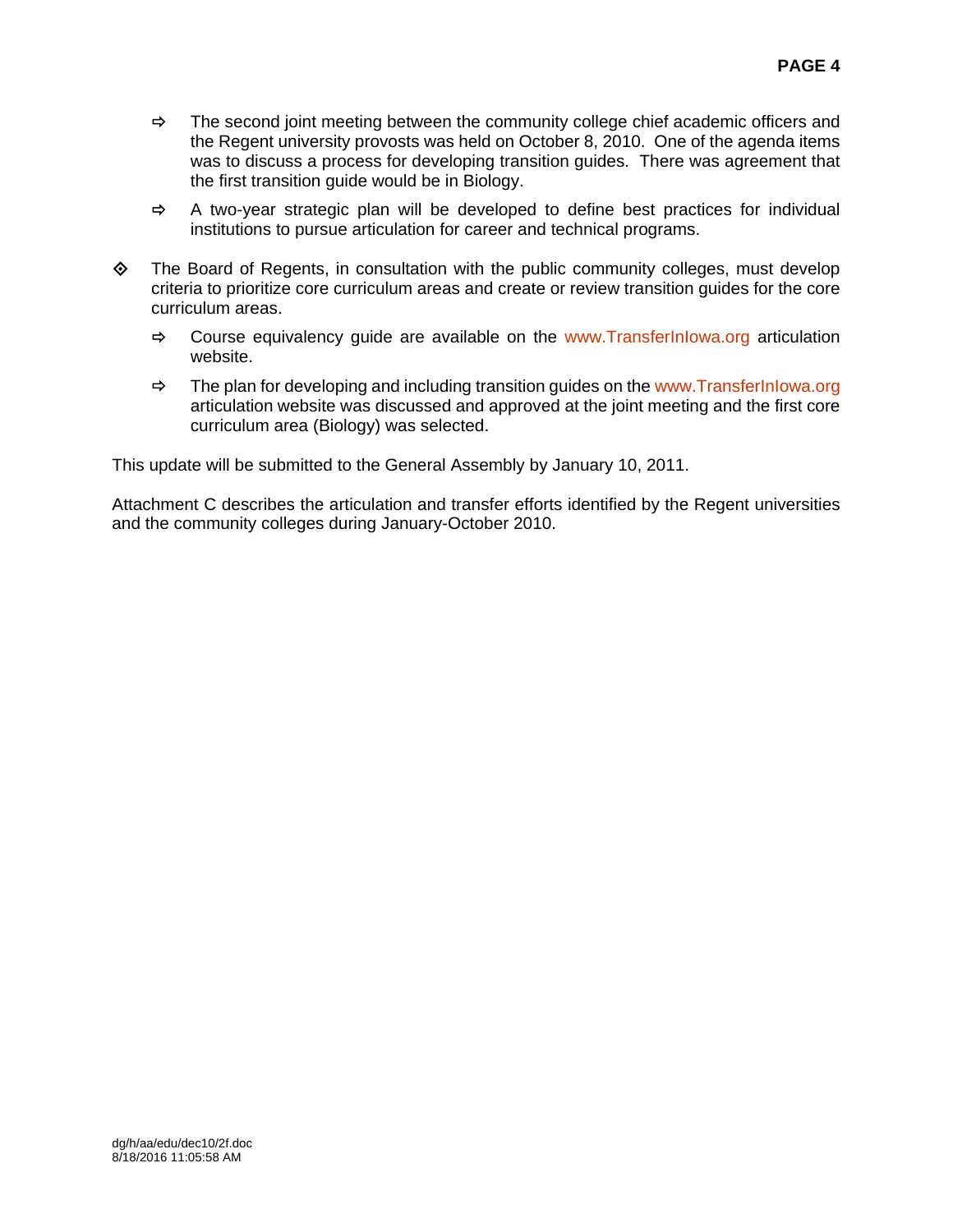HOUSE FILE 815

AN ACT RELATING TO ARTICULATION AGREEMENTS BETWEEN PUBLIC POSTSECONDARY INSTITUTIONS AND TO THE DISSEMINATION OF ARTICULATION INFORMATION.

## BE IT ENACTED BY THE GENERAL ASSEMBLY OF THE STATE OF IOWA:

Section 1. Section 256.9, Code 2009, is amended by adding the following new subsection:

NEW SUBSECTION. 61. Develop and implement a plan to provide, at least twice annually to all principals and guidance counselors employed by school districts and accredited nonpublic schools, notice describing how students can find and use the articulation information available on the website maintained by the state board of regents. The plan shall include suggested methods for elementary and secondary schools and community colleges to effectively communicate information about the articulation website to the following:

- a. To all elementary and secondary school students interested in or potentially interested in attending a community college or institution of higher education governed by the state board of regents.
- b. To all community college students interested in or potentially interested in admission to a baccalaureate degree program offered by an institution of higher education governed by the state board of regents.

Section 2. Section 260C.14, Code 2009, is amended by adding the following new subsection:

NEW SUBSECTION. 23. Enter into a collective statewide articulation agreement with the state board of regents pursuant to section 262.9, subsection 32, which shall provide for the seamless transfer of academic credits from a completed associate of arts or associate of science degree program offered by a community college to a baccalaureate degree program offered by an institution of higher education governed by the state board of regents. The board shall also do the following:

- a. Identify a transfer and articulation contact office or person, publicize transfer and articulation information and the contact office or person, and submit the contact information to the state board of regents, which shall publish the contact information on its articulation website.
- b. Collaborate with the state board of regents to meet the requirements specified in section 262.9, subsection 32, including but not limited to developing a systematic process for expanding academic discipline and meetings between the community college faculty and faculty of the institutions of higher education governed by the state board of regents, developing criteria to prioritize core curriculum areas, promoting greater awareness of articulation-related activities, facilitating additional opportunities for individual institutions to pursue program articulation agreements for career and technical educational programs, and developing and implementing a process to examine a minimum of eight new associate of applied science degree programs for which articulation agreements would serve students' continued academic success in those degree programs.

Section 3. Section 262.9, Code 2009, is amended by adding the following new subsection: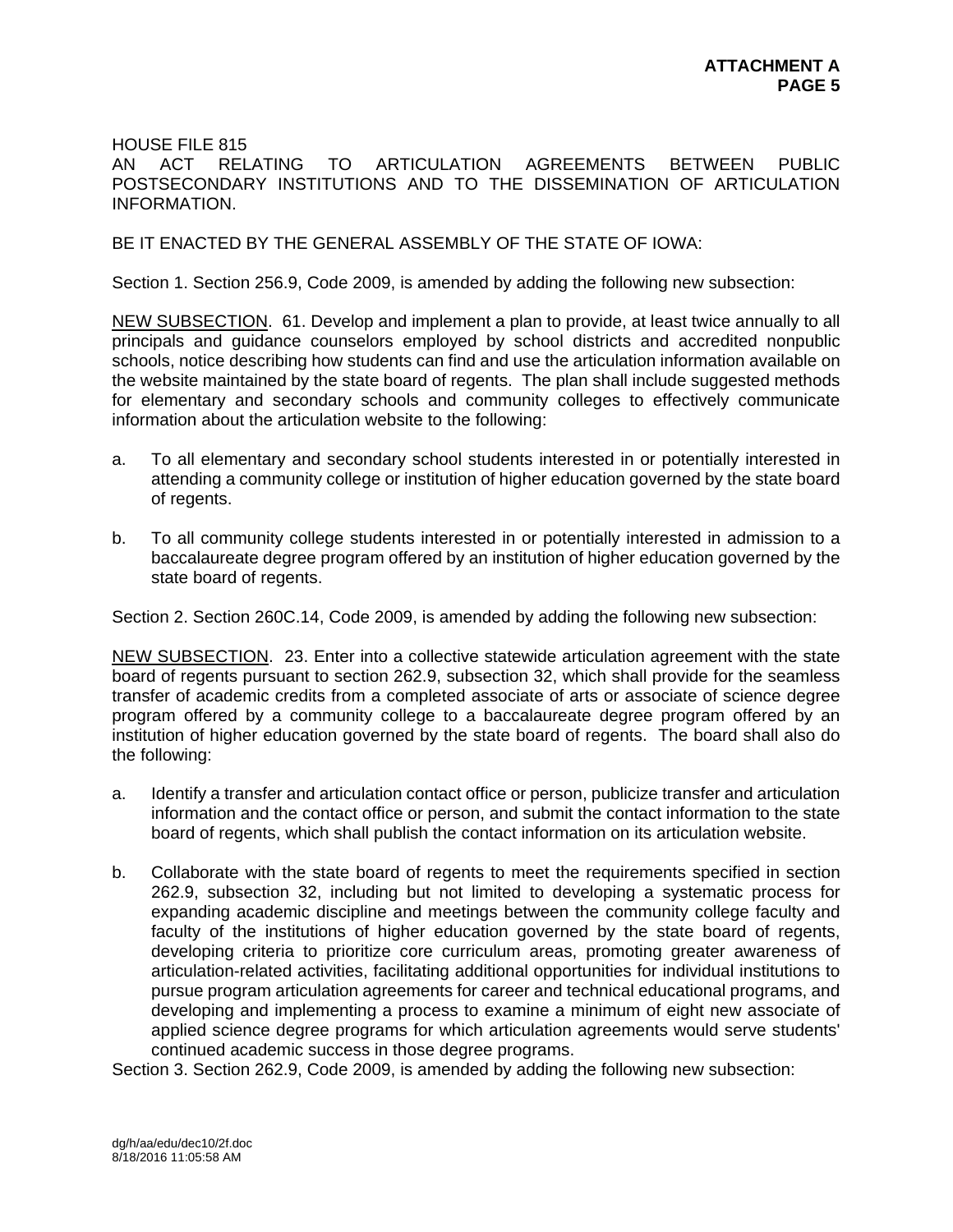NEW SUBSECTION. 32. In consultation with the state board for community colleges established pursuant to section 260C.3, establish and enter into a collective statewide articulation agreement with the community colleges established pursuant to chapter 260C, which shall provide for the seamless transfer of academic credits from a completed associate of arts or associate of science degree program offered by a community college to a baccalaureate degree program offered by an institution of higher education governed by the board. The board shall also do the following:

- a. Require each of the institutions of higher education governed by the board to identify a transfer and articulation contact office or person, publicize transfer and articulation information and the contact office or person, and submit the contact information to the board for publication on its articulation website.
- b. Develop, in collaboration with the boards of directors of the community colleges, a systematic process for expanding academic discipline and meetings between the community college faculty and faculty of the institutions of higher education governed by the board. The board shall conduct and jointly administer with the boards of directors of the community colleges four program and academic discipline meetings each academic year for the purpose of enhancing alignment between course content and expectations at the community colleges and institutions of higher education governed by the state board of regents.
- c. Develop criteria to prioritize core curriculum areas and create or review transition guides for the core curriculum areas.
- d. Include on its articulation website course equivalency and transition guides for each of the institutions of higher education governed by the board.
- e. Jointly, with the boards of directors of the community colleges, select academic departments in which to articulate first-year and second-year courses through faculty-to-faculty meetings in accordance with paragraph "b". However, course-to-course equivalencies need not occur in an academic discipline when the board and the community colleges jointly determine that course content is incompatible.
- f. Promote greater awareness of articulation-related activities, including the articulation website maintained by the board and articulation agreements in which the institutions participate.
- g. Facilitate additional opportunities for individual institutions to pursue program articulation agreements for community college career and technical education programs and programs of study offered by the institutions of higher education governed by the board.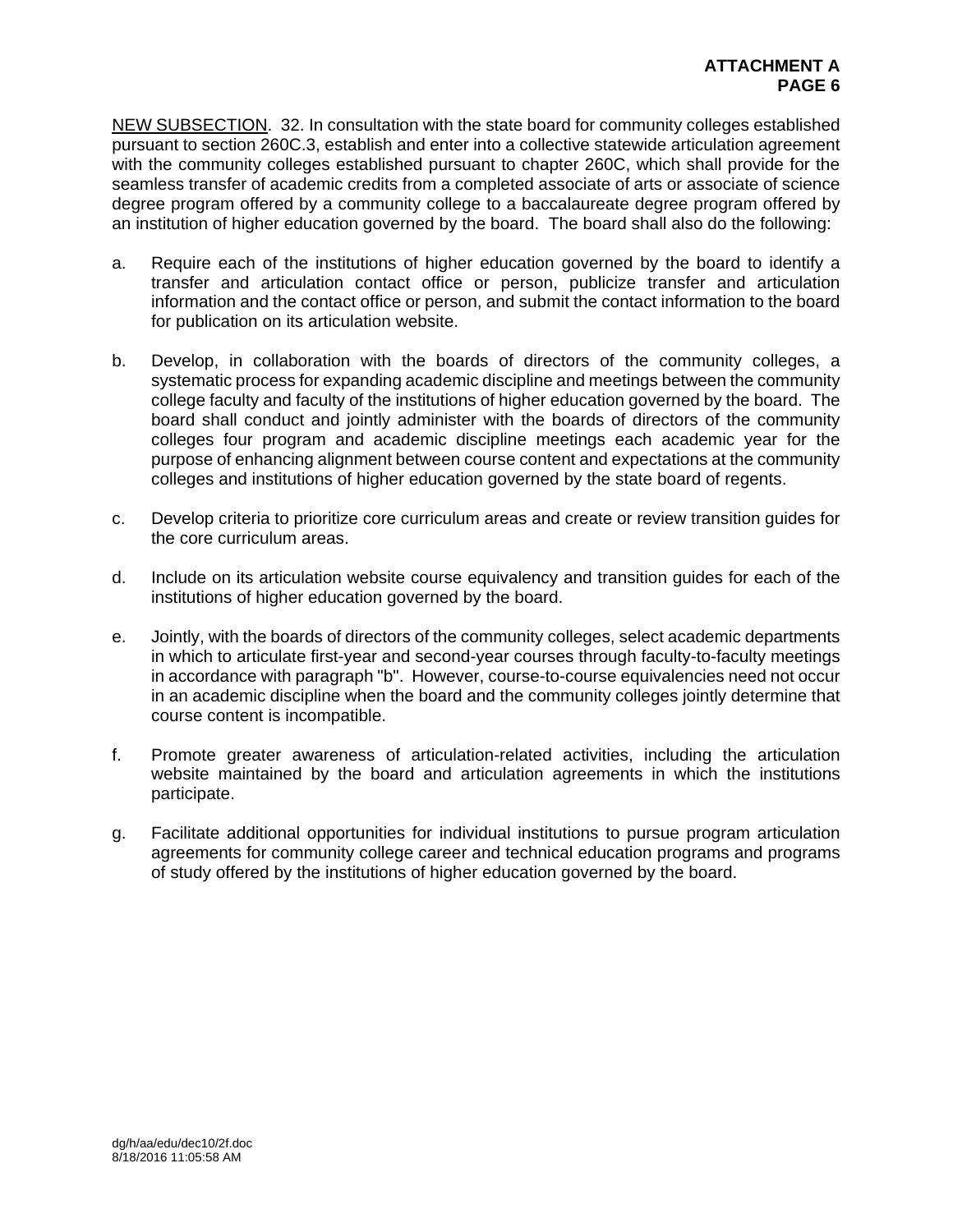- h. Develop and implement by January 1, 2012, a process to examine a minimum of eight new community college associate of applied science degree programs for which articulation agreements between the community colleges and the institutions of higher education governed by the board would serve students' continued academic success in those degree programs.
- i. Prepare, jointly with the department of education and the liaison advisory committee on transfer students, and submit by January 1 (changed to January 10 by 2010 legislation) annually to the general assembly, an update on the articulation efforts and activities implemented by the community colleges and the institutions of higher education governed by the board.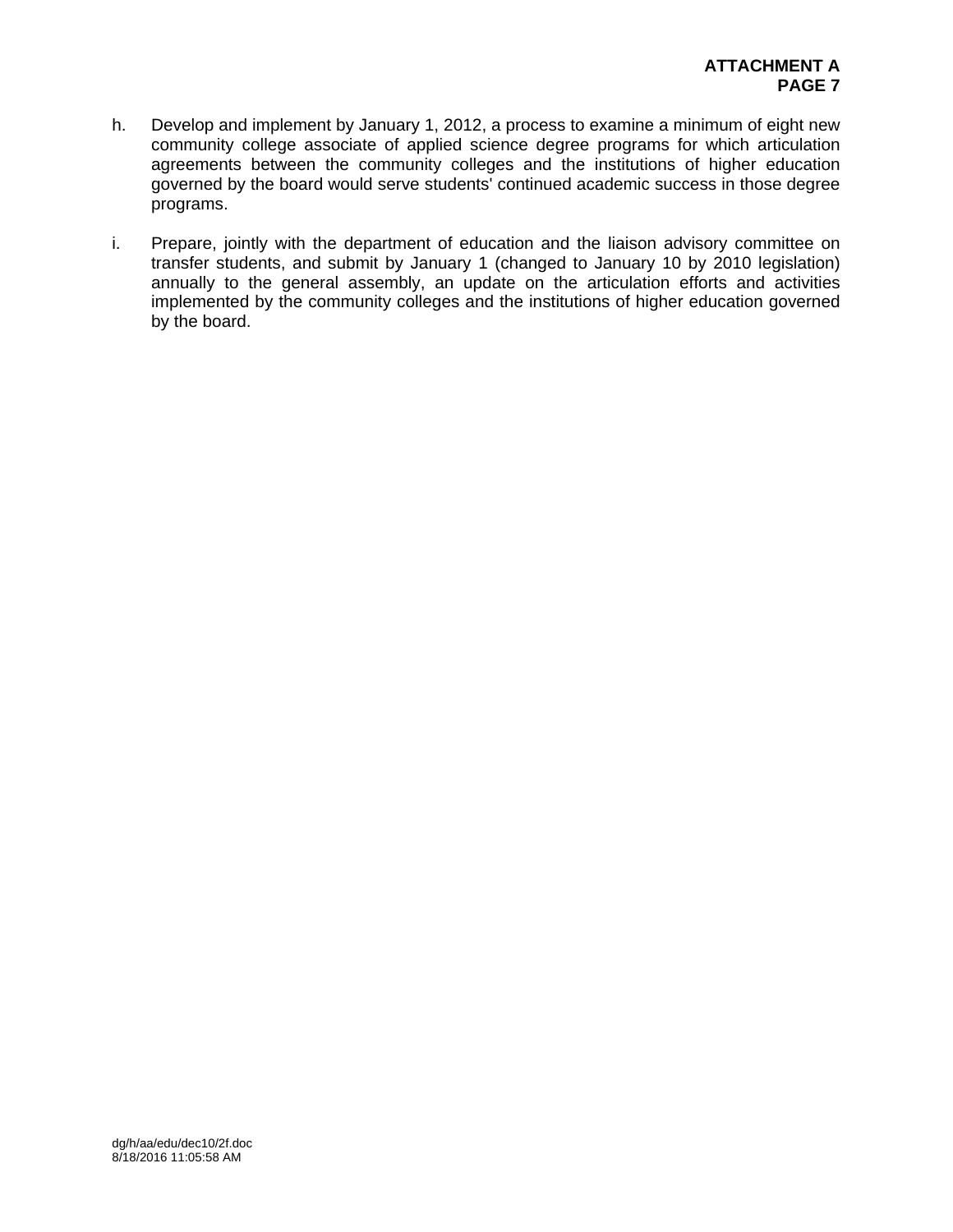## **UPDATE ON THE ARTICULATION EFFORTS AND ACTIVITIES IMPLEMENTED BY THE COMMUNITY COLLEGES AND THE INSTITUTIONS OF HIGHER EDUCATION GOVERNED BY THE BOARD OF REGENTS**

The following update has been prepared to be submitted to the Iowa General Assembly by January 10, 2011, as specified in HF 815 (AN ACT RELATING TO ARTICULATION AGREEMENTS BETWEEN PUBLIC POSTSECONDARY INSTITUTIONS AND TO THE DISSEMINATION OF ARTICULATION INFORMATION).

| <b>LEGISLATION</b>                                                                                                                                                                                                                                                                                                                                            | <b>STATUS</b>                                                                                                                                                                                                                                                                                                                                                                                                                                                                                                                                                                                                                                                                                                                                                                                                                                                                                                                                                                                                                                                                                                                                                                                                                                                                                                                                                                                                                                                                   |  |  |
|---------------------------------------------------------------------------------------------------------------------------------------------------------------------------------------------------------------------------------------------------------------------------------------------------------------------------------------------------------------|---------------------------------------------------------------------------------------------------------------------------------------------------------------------------------------------------------------------------------------------------------------------------------------------------------------------------------------------------------------------------------------------------------------------------------------------------------------------------------------------------------------------------------------------------------------------------------------------------------------------------------------------------------------------------------------------------------------------------------------------------------------------------------------------------------------------------------------------------------------------------------------------------------------------------------------------------------------------------------------------------------------------------------------------------------------------------------------------------------------------------------------------------------------------------------------------------------------------------------------------------------------------------------------------------------------------------------------------------------------------------------------------------------------------------------------------------------------------------------|--|--|
| §61. Develop and implement a<br>plan to provide, at least twice<br>annually to all principals and<br>guidance counselors employed<br>by schools districts and<br>accredited nonpublic schools,<br>notice describing how students<br>can find and use the articulation<br>information available on the<br>website maintained by the state<br>board of regents. | The Iowa Department of Education communicates with principals and guidance counselors<br>۰<br>at public and nonpublic schools concerning the www.Transfer Inlowa.org articulation<br>website.<br>The Department sends out an electronic newsletter each month to all superintendents<br>⇨<br>and principals in the State. The October and February issues of the School Leader<br>Update contain transfer and articulation information and the www.TransferInlowa.org<br>articulation website. Past copies of the newsletter are also posted to the Department's<br>website. <sup>1</sup><br>guidance counselors are sent information electronically<br>School<br>about<br>٠<br>the<br>www.TransferInlowa.org website each October and February.<br>Information about the www.Transferinlowa.org articulation website was included in the<br>٠<br>Community College Leader Bulletin fall and spring issues. <sup>2</sup> The Bulletin is an electronic<br>newsletter which is sent to a variety of groups at the community colleges. Information about<br>the website will be included in The Bulletin twice annually.<br>The Department of Education is working on ways for local school districts to include transfer<br>٠<br>information for parents and students through local school district newsletters and local<br>school websites.<br>The plan shall include suggested methods for elementary and secondary schools and community colleges to effectively communicate |  |  |
| information about the articulation website to the following:                                                                                                                                                                                                                                                                                                  |                                                                                                                                                                                                                                                                                                                                                                                                                                                                                                                                                                                                                                                                                                                                                                                                                                                                                                                                                                                                                                                                                                                                                                                                                                                                                                                                                                                                                                                                                 |  |  |

<sup>&</sup>lt;sup>1</sup> http://www.iowa.gov/educate/index.php?option=com\_content&view=article&id=854&catid=243&Itemid=1503.<br><sup>2</sup> http://www.iowa.gov/educate/index.php?option=com\_content&view=article&id=1703:leader-bulletin&catid=183:community-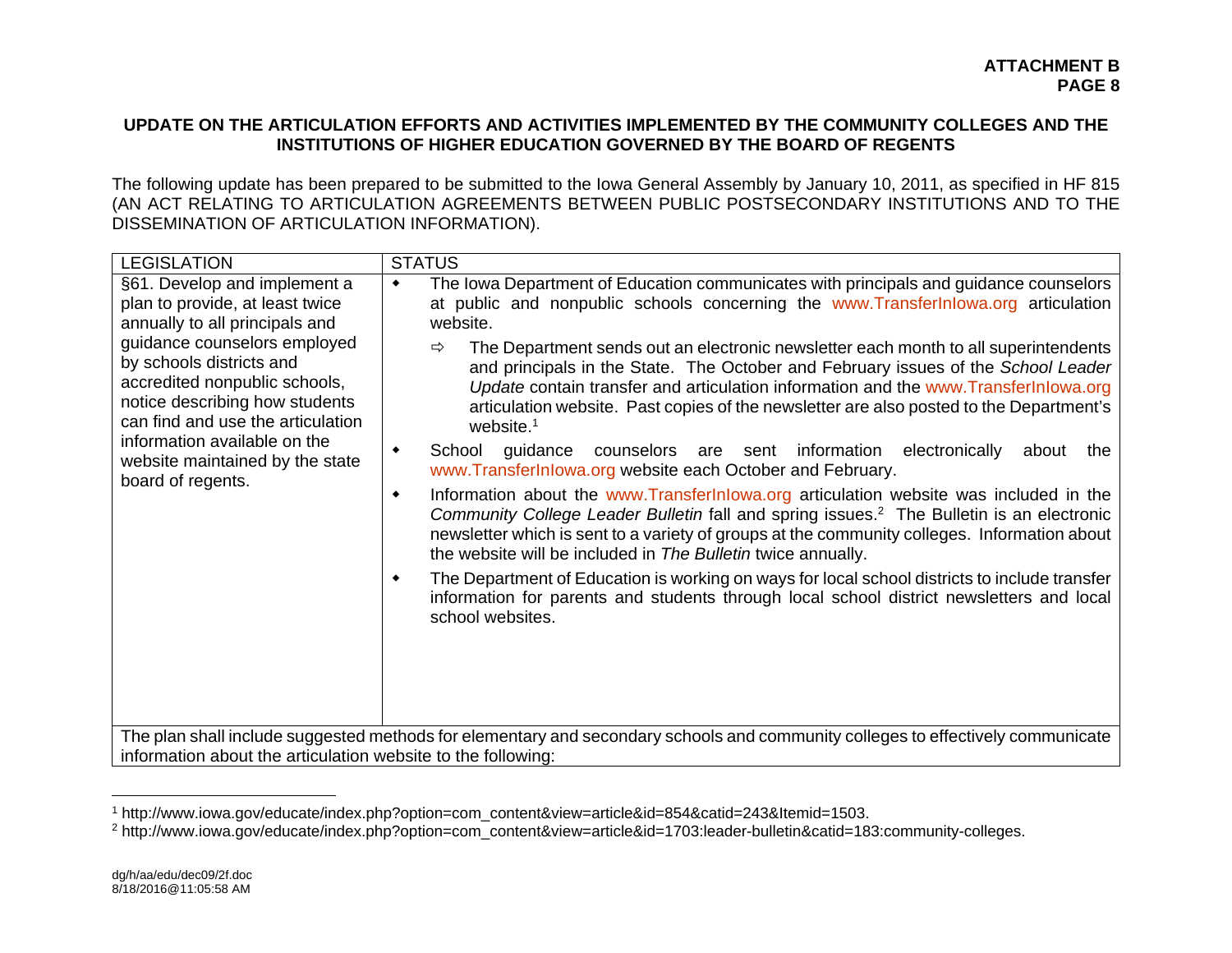| a. To all elementary and<br>secondary school students<br>interested in or potentially<br>interested in attending a<br>community college or institution<br>of higher education governed by<br>the state board of regents.               | ۰               | The Department of Education is partnering with the Iowa College Student Aid Commission<br>to provide this information to middle and high school students ( $6th$ through 12 <sup>th</sup> ) through the<br>www.ihaveaplaniowa.gov web portal as well as through materials distributed to teachers,<br>students, and parents. Currently, teachers are providing this information directly to<br>students. There is also a link on the web portal to the www. Transfer Inlowa.org articulation<br>website. In addition, the Commission provides a book called "Your Course to College"<br>which is given to students and parents. This publication, which is printed annually, contains<br>a section about transferring colleges. Information on the www.TransferInlowa.org<br>articulation website will be added to the 2010-11 publication. Distribution of "Your Course<br>to College" books currently is at 24,000 copies annually. Work is continuing on planning to<br>provide the www.Transferlnlowa.org articulation website to all students in the lower<br>elementary grades. |
|----------------------------------------------------------------------------------------------------------------------------------------------------------------------------------------------------------------------------------------|-----------------|---------------------------------------------------------------------------------------------------------------------------------------------------------------------------------------------------------------------------------------------------------------------------------------------------------------------------------------------------------------------------------------------------------------------------------------------------------------------------------------------------------------------------------------------------------------------------------------------------------------------------------------------------------------------------------------------------------------------------------------------------------------------------------------------------------------------------------------------------------------------------------------------------------------------------------------------------------------------------------------------------------------------------------------------------------------------------------------|
| b. To all community college<br>students interested in or<br>potentially interested in<br>admission to a baccalaureate<br>degree program offered by an<br>institution of higher education<br>governed by the state board of<br>regents. | ٠               | The Department of Education is working with the Chief Student Services Administrators at<br>the 15 community colleges of lowa to provide this information through 1-2 forms of<br>distribution. Through an e-mail distribution list at each of the colleges, information about<br>the www.TransferInlowa.org articulation website will be sent to all enrolled students.<br>Beginning in the 2010-11 academic year, information about the www.TransferInlowa.org<br>articulation website will be added to student handbooks. Student handbooks are provided<br>to all enrolled community college students in either a printed or electronic format.                                                                                                                                                                                                                                                                                                                                                                                                                                   |
| §23. Enter into a collective<br>statewide articulation agreement<br>with the state board of regents<br>pursuant to §262.9. subsection                                                                                                  | $\blacklozenge$ | The Associate of Arts degree articulation agreement was originally signed on December 2,<br>The most recent reaffirmation was on April 16, 2010. The next scheduled<br>1981.<br>reaffirmation will occur on April 15, 2011. The agreement includes the following elements:                                                                                                                                                                                                                                                                                                                                                                                                                                                                                                                                                                                                                                                                                                                                                                                                            |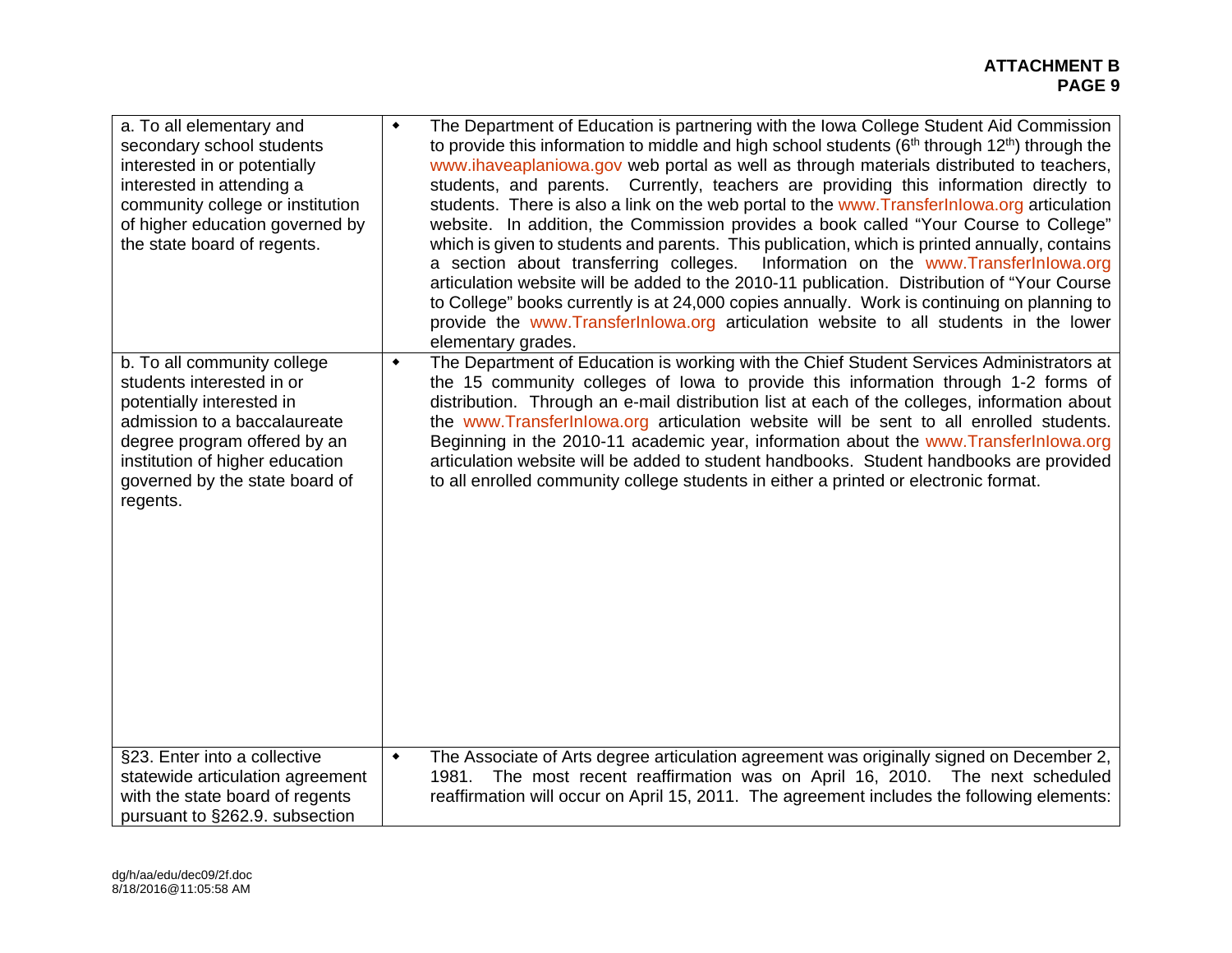| 32, which shall provide for the<br>seamless transfer of academic<br>credits from a completed<br>associate of arts or associate of | $\Rightarrow$   | Minimum of 60 credit hours of courses designed and acceptable for transfer and may<br>include up to 16 credit hours of career and technical courses.                                                                                                                     |  |  |
|-----------------------------------------------------------------------------------------------------------------------------------|-----------------|--------------------------------------------------------------------------------------------------------------------------------------------------------------------------------------------------------------------------------------------------------------------------|--|--|
|                                                                                                                                   | ⇨               | General education contains a minimum of 40 credit hours evenly distributed among<br>arts and sciences disciplines.                                                                                                                                                       |  |  |
| science degree program offered<br>by a community college to a<br>baccalaureate degree program                                     | $\Rightarrow$   | Remaining 20 semester hours are elective credits including up to 16 semester hours<br>of career and technical credit.                                                                                                                                                    |  |  |
| offered by an institution of higher<br>education governed by the state                                                            | ⇨<br>⇨          | Foreign language proficiency must be met at each Regent university.<br>A minimum 2.0 grade point average is required.                                                                                                                                                    |  |  |
| board of regents.                                                                                                                 | ⇨               | Students who meet the above requirements and transfer with an Associate of Arts                                                                                                                                                                                          |  |  |
|                                                                                                                                   |                 | degree will have met all general education requirements at the Regent universities.                                                                                                                                                                                      |  |  |
|                                                                                                                                   | ⇨               | Satisfaction of above requirements allows enrollment with junior status at a Regent<br>university.                                                                                                                                                                       |  |  |
|                                                                                                                                   | $\Rightarrow$   | Admittance of students who do not complete an Associate of Arts degree requires<br>course by course evaluation.                                                                                                                                                          |  |  |
|                                                                                                                                   | ⇨               | The Associate of Arts degree articulation agreement is reviewed and reaffirmed<br>annually.                                                                                                                                                                              |  |  |
|                                                                                                                                   | ۰               | The Associate of Science degree articulation agreement was originally signed on April 18,<br>2008. The most recent reaffirmation was on April 16, 2010. The next scheduled<br>reaffirmation will occur on April 15, 2011. The agreement includes the following elements: |  |  |
|                                                                                                                                   | ⇨               | The requirements for the Associate of Science degree are the same as for the<br>Associate of Arts degree with the following exceptions:                                                                                                                                  |  |  |
|                                                                                                                                   |                 | Distribution of hours includes 20 credit hours of mathematics and science.                                                                                                                                                                                               |  |  |
|                                                                                                                                   |                 | Additional general education courses may be required at the Regent universities.                                                                                                                                                                                         |  |  |
|                                                                                                                                   |                 |                                                                                                                                                                                                                                                                          |  |  |
|                                                                                                                                   |                 |                                                                                                                                                                                                                                                                          |  |  |
|                                                                                                                                   |                 |                                                                                                                                                                                                                                                                          |  |  |
| The board shall also do the following:                                                                                            |                 |                                                                                                                                                                                                                                                                          |  |  |
| a. Identify a transfer and<br>articulation contact office or                                                                      | $\blacklozenge$ | A transfer and articulation contact person to assist in resolving issues related to the<br>acceptance and/or application of transfer credit was identified for each two-year and                                                                                         |  |  |
| person, publicize transfer and                                                                                                    |                 | four-year public institution.                                                                                                                                                                                                                                            |  |  |
| articulation transfer and the                                                                                                     |                 |                                                                                                                                                                                                                                                                          |  |  |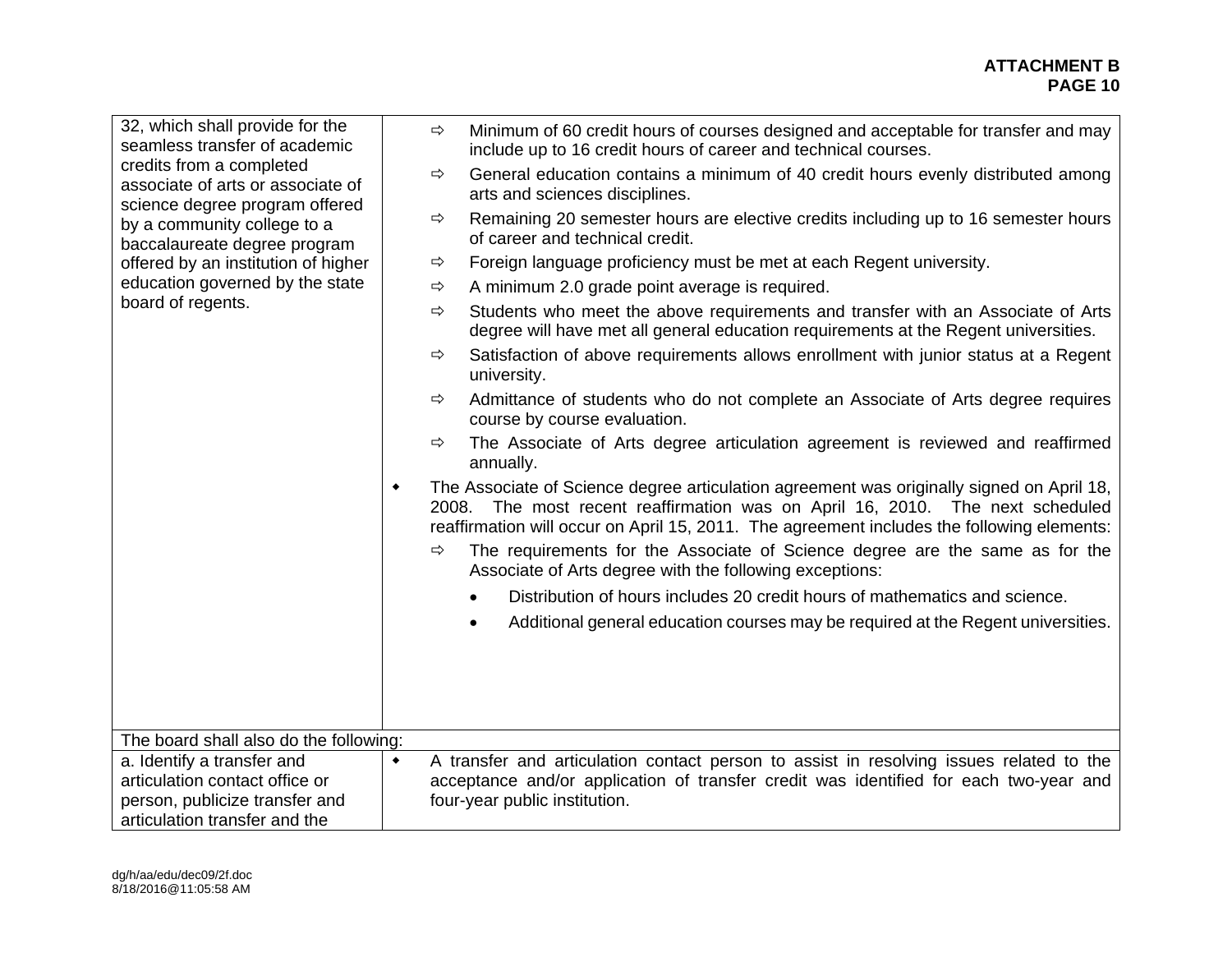#### **ATTACHMENT B PAGE 11 PAGE 11**

| contact office or person, and<br>submit the contact information to<br>the state board of regents, which<br>shall make public the contact<br>information on its articulation<br>website.                                                                                                                                                                                                    | $\blacklozenge$<br>Contact person information was submitted by the community college presidents to the<br>Board of Regents, State of Iowa, for the www.Transferlnlowa.org articulation website.<br>The current list of transfer and articulation contacts has been posted to the<br>$\blacklozenge$<br>www.TransferInlowa.org articulation website.<br>The Articulation Website Evaluation Team developed a description of the responsibilities of<br>٠<br>the contact person and distributed it to all contact persons.                                                                                                                                                                                                                                                                                                                                                                                                                                                                                                                                                                                                                                                                                                                                                                                                                                                                                                                                                                                                                                                                                                                                                                                                   |
|--------------------------------------------------------------------------------------------------------------------------------------------------------------------------------------------------------------------------------------------------------------------------------------------------------------------------------------------------------------------------------------------|----------------------------------------------------------------------------------------------------------------------------------------------------------------------------------------------------------------------------------------------------------------------------------------------------------------------------------------------------------------------------------------------------------------------------------------------------------------------------------------------------------------------------------------------------------------------------------------------------------------------------------------------------------------------------------------------------------------------------------------------------------------------------------------------------------------------------------------------------------------------------------------------------------------------------------------------------------------------------------------------------------------------------------------------------------------------------------------------------------------------------------------------------------------------------------------------------------------------------------------------------------------------------------------------------------------------------------------------------------------------------------------------------------------------------------------------------------------------------------------------------------------------------------------------------------------------------------------------------------------------------------------------------------------------------------------------------------------------------|
| b. Collaborate with the state<br>board of regents to meet the<br>requirements specified in §262.9,<br>subsection 32, including but not<br>limited to developing a<br>systematic process for<br>expanding academic discipline<br>and meetings between the<br>community college faculty and<br>faculty of the institutions of<br>higher education governed by<br>the state board of regents, | The Liaison Advisory Committee for Transfer Students (LACTS) has developed a<br>٠<br>systematic process for expanding academic discipline meetings and it has been approved<br>by the community college chief academic officers and the Regent university provosts. Key<br>elements of this process include the following:<br>Surveys every third year to discover and identify academic opportunities with promise<br>⇨<br>for articulation.<br>Establishment of multi-year calendars for planning and leveraging of other existing<br>⇨<br>meeting opportunities.<br>Collaborative planning by representatives from the community colleges and Regent<br>⇨<br>universities.<br>Best practices meeting design, with flexibility of meeting format and activities to meet<br>$\Rightarrow$<br>varying needs of disciplines, using best practices and resulting in an action plan.<br>Expectation of meeting outcomes and a summary report that indicates agreed upon<br>⇨<br>action items and communication with attendees and other stakeholders.<br>Evaluation of both the process and the meeting with a focus on continuous<br>$\Rightarrow$<br>improvement.<br>Eventual institutionalizing of the meeting outcomes.<br>⇨<br>During 2009-2010, Regent university and community college faculty held academic<br>$\blacklozenge$<br>discipline meetings in mathematics, marketing, and early childhood areas.<br>Using the surveys conducted in 2009, the 2010-2011 year plans are underway for Regent<br>$\blacklozenge$<br>university and community college faculty to hold discipline meetings in general biology,<br>microbiology,<br>anatomy<br>and<br>physiology,<br>writing<br>(English),<br>agriculture,<br>and |
|                                                                                                                                                                                                                                                                                                                                                                                            | criminology/criminal justice areas.<br>Using the surveys conducted in 2009, topics have been identified and are in the process of<br>$\blacklozenge$<br>being prioritized for the 2011-2012 academic year.                                                                                                                                                                                                                                                                                                                                                                                                                                                                                                                                                                                                                                                                                                                                                                                                                                                                                                                                                                                                                                                                                                                                                                                                                                                                                                                                                                                                                                                                                                                 |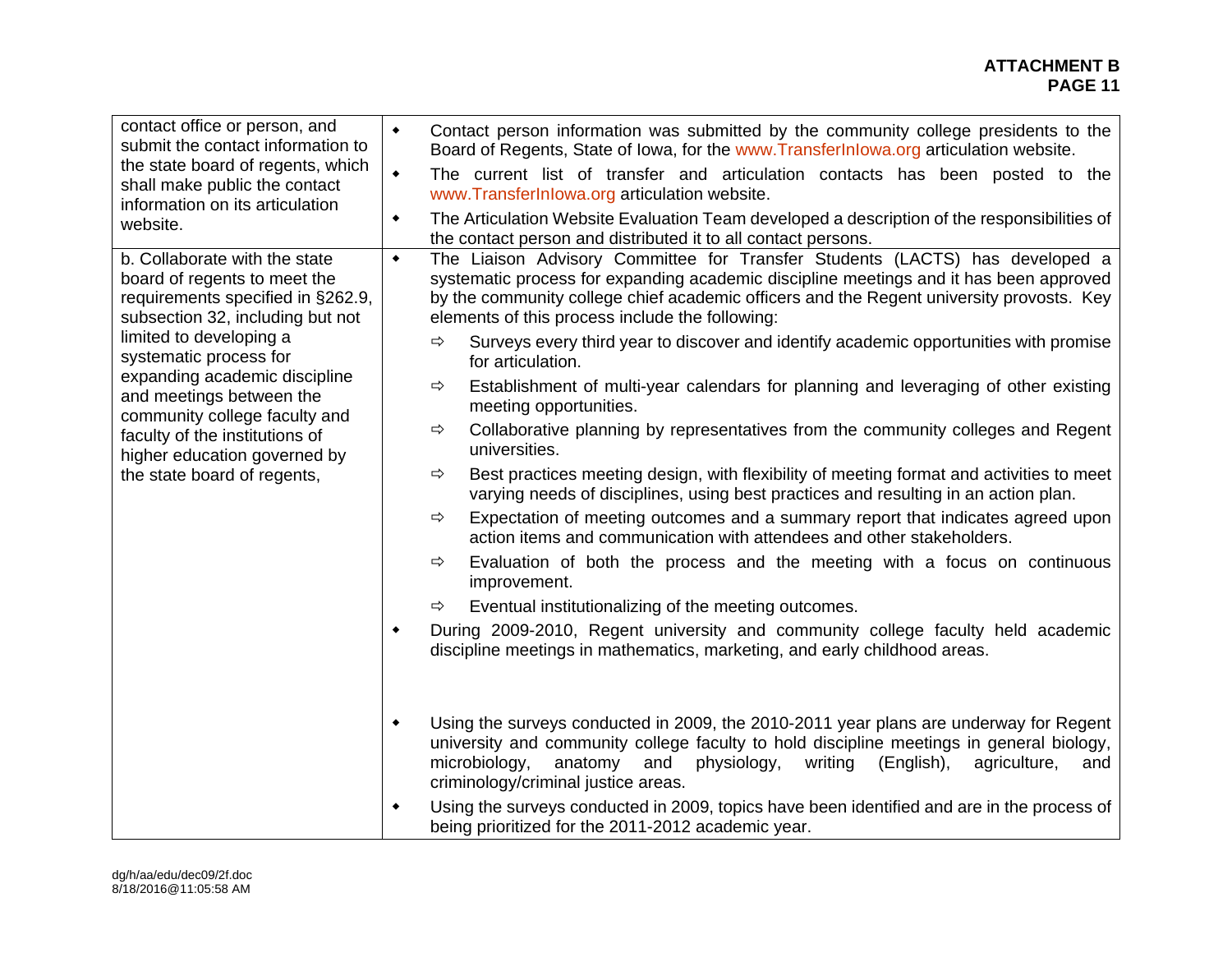h

| developing criteria to prioritize<br>core curriculum areas,<br>promoting greater awareness of                     | Preliminary analysis indicated a number of opportunities to create new articulation<br>٠<br>agreements and faculty-to-faculty academic discipline meetings. A joint meeting was held<br>between Regent university provosts and lowa community college chief academic officers<br>on October 8, 2010. The preliminary analysis was reviewed and discussed as was the<br>criteria to be used in the prioritization of developing new articulation agreements and<br>academic discipline meetings. Biology was selected as the first core curriculum area to be<br>discussed. |
|-------------------------------------------------------------------------------------------------------------------|----------------------------------------------------------------------------------------------------------------------------------------------------------------------------------------------------------------------------------------------------------------------------------------------------------------------------------------------------------------------------------------------------------------------------------------------------------------------------------------------------------------------------------------------------------------------------|
| articulation-related activities,                                                                                  | The primary mechanism/vehicle for promoting greater awareness is through the<br>٠<br>www.TransferInlowa.org articulation website.                                                                                                                                                                                                                                                                                                                                                                                                                                          |
|                                                                                                                   | Between January – October 2010, the www.Transferlnlowa.org articulation website tracked<br>۰<br>and recorded 7,979 unique visitors. <sup>3</sup> The University of Iowa's I-CHART articulation<br>planning website recorded 24,570 unique visitors; Iowa State University's TRANSIT<br>articulation planning website recorded 12,104 unique visitors; and the University of<br>Northern Iowa's TRANSFER PLAN-IT recorded 17,193 unique visitors.                                                                                                                           |
| facilitating additional<br>opportunities for individual<br>institutions to pursue program                         | Community colleges and Regent universities conducted a program inventory to identify<br>٠<br>areas of articulation opportunity in Summer 2009.                                                                                                                                                                                                                                                                                                                                                                                                                             |
| articulation agreements for<br>career and technical education<br>programs,                                        | On October 28, 2009, a joint meeting was held at the University of Northern Iowa between<br>$\blacklozenge$<br>chief academic officers and Regent university provosts to prioritize the programs identified<br>in the inventory best suited for articulation. Year 1 programs included Mathematics, Early<br>Childhood Education and Marketing. Faculty from these areas met on February 12, 2010<br>at the DMACC Newton campus.                                                                                                                                           |
|                                                                                                                   | Individual institutions have continued efforts to articulate programs, which are identified in<br>$\blacklozenge$<br>Attachments C and D.                                                                                                                                                                                                                                                                                                                                                                                                                                  |
| and developing and<br>implementing a process to<br>examine a minimum of eight new<br>associate of applied science | In Summer 2010, the community college Career and Technical deans prioritized a list of<br>٠<br>Associate of Applied Science program areas for planning of faculty meetings to discuss<br>articulation. Iowa State University will take the lead to examine the top two identified priority<br>areas - Agriculture and Veterinary Technology.                                                                                                                                                                                                                               |

<sup>&</sup>lt;sup>3</sup> The three Regent universities' Transfer Equivalency Guides may also be accessed through their Admissions websites.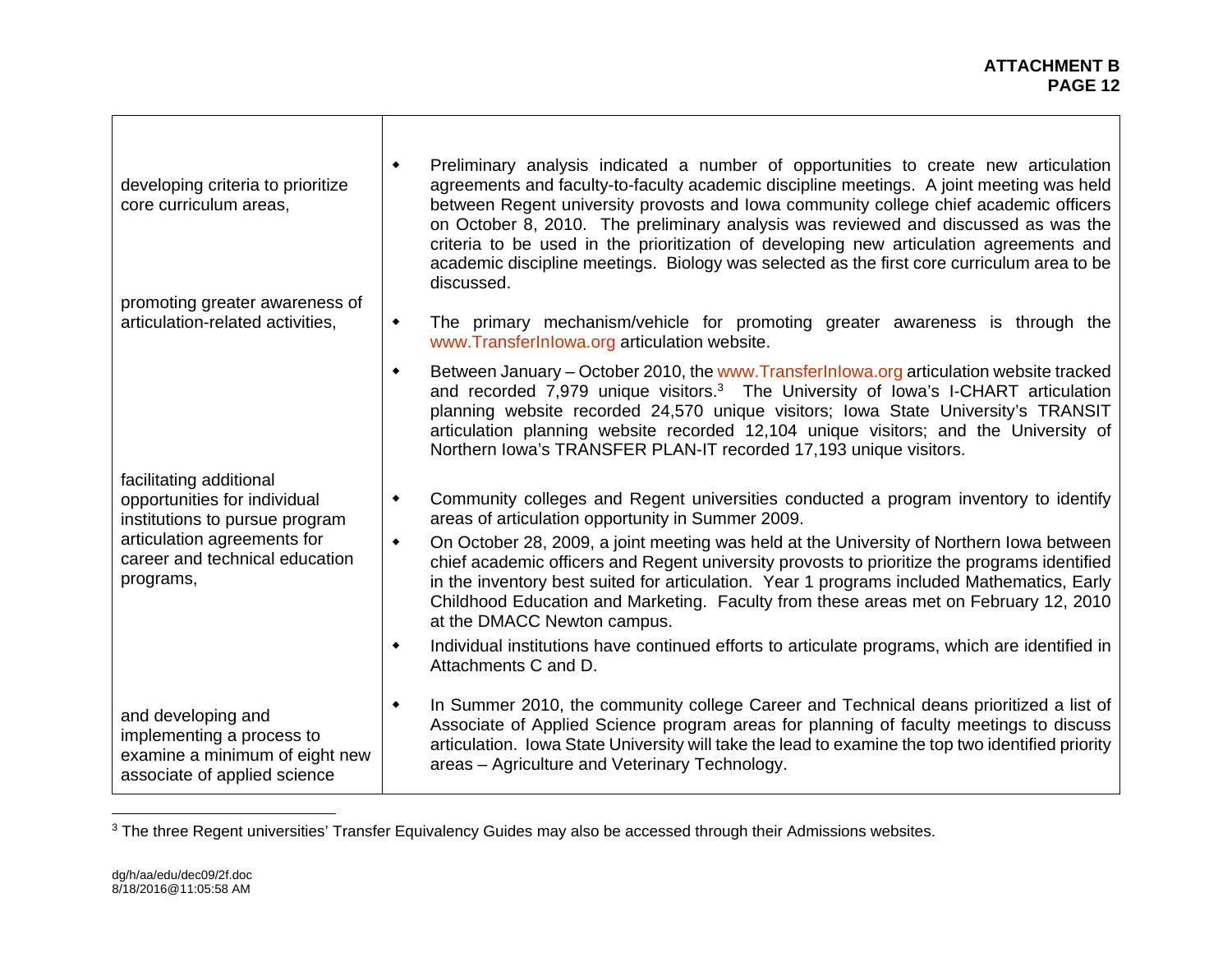| degree programs for which<br>articulation agreements would<br>serve students' continued<br>academic success in those<br>degree programs.                                                                                                                                                                                                                                                                                                                                                                                                                                     | $\blacklozenge$                                                                      | Individual institutional efforts to articulate Associate of Applied Science programs are<br>identified in the addenda.                                                                                                                                                                                                                                                                                                                                                                                                                                                                                                                                                                                                                                                                                                                                                                                                                                                                                                                                                                                                                                                                                                                                                                                  |
|------------------------------------------------------------------------------------------------------------------------------------------------------------------------------------------------------------------------------------------------------------------------------------------------------------------------------------------------------------------------------------------------------------------------------------------------------------------------------------------------------------------------------------------------------------------------------|--------------------------------------------------------------------------------------|---------------------------------------------------------------------------------------------------------------------------------------------------------------------------------------------------------------------------------------------------------------------------------------------------------------------------------------------------------------------------------------------------------------------------------------------------------------------------------------------------------------------------------------------------------------------------------------------------------------------------------------------------------------------------------------------------------------------------------------------------------------------------------------------------------------------------------------------------------------------------------------------------------------------------------------------------------------------------------------------------------------------------------------------------------------------------------------------------------------------------------------------------------------------------------------------------------------------------------------------------------------------------------------------------------|
| §32. In consultation with the<br>state board for community<br>colleges established pursuant to<br>§260C.3, establish and enter into<br>a collective statewide articulation<br>agreement with the community<br>colleges established pursuant to<br>chapter 260C, which shall<br>provide for the seamless transfer<br>of academic credits from a<br>completed associate of arts or<br>associate of science degree<br>program offered by a community<br>college to a baccalaureate<br>degree program offered by an<br>institution of higher education<br>governed by the board. | $\blacklozenge$<br>$\Rightarrow$<br>⇨<br>$\Rightarrow$<br>⇨<br>⇨<br>⇨<br>⇨<br>⇨<br>⇨ | The Associate of Arts degree articulation agreement was originally signed on December 2,<br>1981. The most recent affirmation was on April 16, 2010. The next scheduled reaffirmation<br>will occur on April 15, 2011. The agreement includes the following elements:<br>Minimum of 60 credit hours of courses designed and acceptable for transfer and may<br>include up to 16 credit hours of career and technical courses.<br>General education contains a minimum of 40 credit hours evenly distributed among<br>arts and sciences disciplines.<br>Remaining 20 semester hours are elective credits including up to 16 semester hours<br>of career and technical credit.<br>Foreign language proficiency must be met at each Regent university.<br>A minimum 2.0 grade point average is required.<br>Students who meet the above requirements and transfer with an Associate of Arts<br>degree will have met all general education requirements at the Regent universities.<br>Satisfaction of above requirements allows enrollment with junior status at a Regent<br>university.<br>Admittance of students who do not complete an Associate of Arts degree requires<br>course by course evaluation.<br>The Associate of Arts degree articulation agreement is reviewed and reaffirmed<br>annually. |
|                                                                                                                                                                                                                                                                                                                                                                                                                                                                                                                                                                              | $\blacklozenge$<br>⇨                                                                 | The Associate of Science degree articulation agreement was originally signed on April 18,<br>The most recent reaffirmation was on April 16, 2010. The next scheduled<br>2008.<br>reaffirmation will occur on April 15, 2011. The agreement includes the following elements:<br>The requirements for the Associate of Science degree are the same as for the<br>Associate of Arts degree with the following exceptions:<br>Distribution of hours includes 20 credit hours of mathematics and science.<br>Additional general education courses may be required at the Regent universities.                                                                                                                                                                                                                                                                                                                                                                                                                                                                                                                                                                                                                                                                                                                |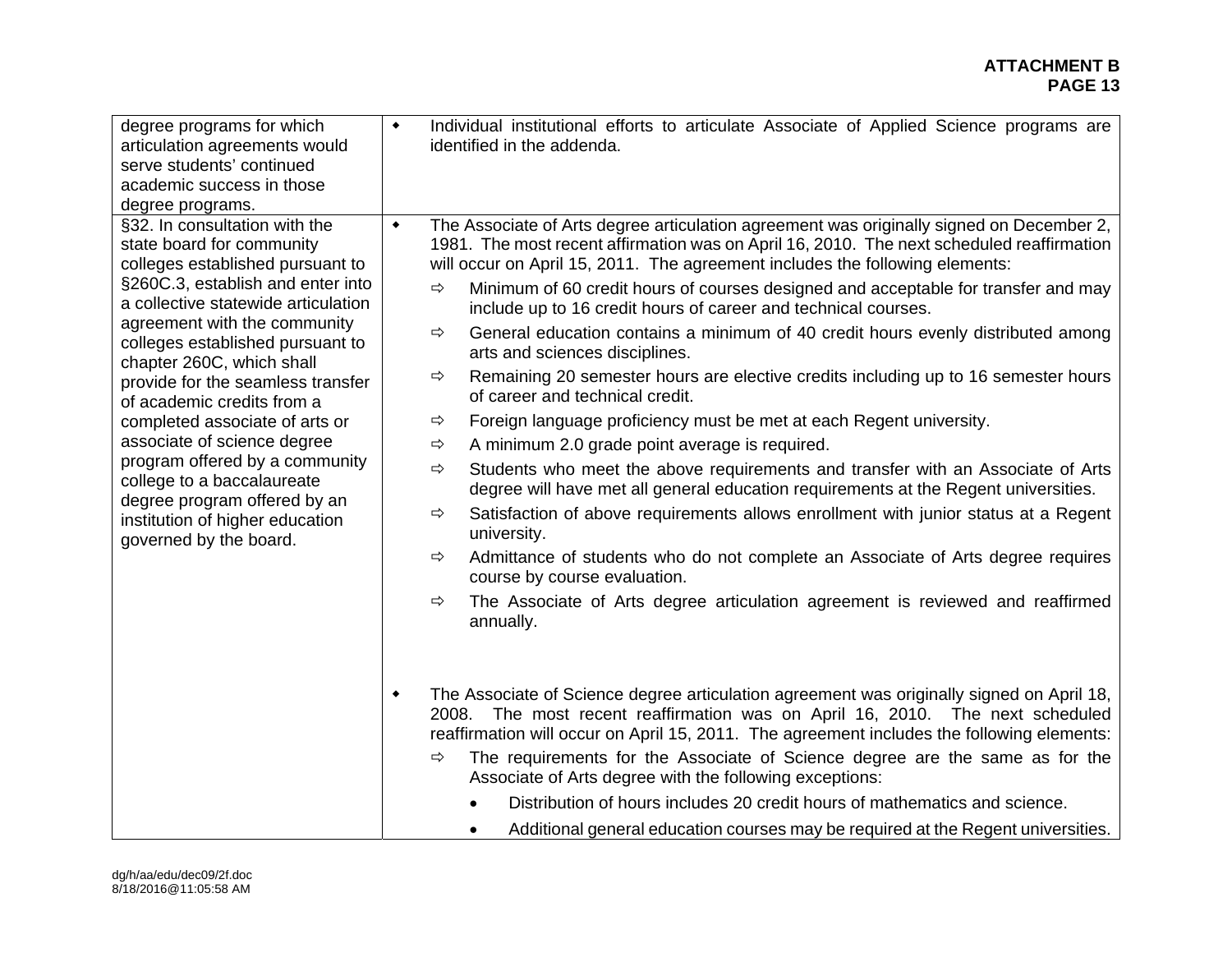#### **ATTACHMENT B PAGE 14 PAGE 14**

| The board shall also do the following:                                                                                                                                                                                                                                                                                                                       |                           |                                                                                                                                                                                                                                                                                                                                                                                                                                                                                                                                                                                                                                                                                                                                                                                                                                                                                                                                                                                                                                                                                                                                                                                                                                                                                                                                                                                                                                                                                                                                                   |  |
|--------------------------------------------------------------------------------------------------------------------------------------------------------------------------------------------------------------------------------------------------------------------------------------------------------------------------------------------------------------|---------------------------|---------------------------------------------------------------------------------------------------------------------------------------------------------------------------------------------------------------------------------------------------------------------------------------------------------------------------------------------------------------------------------------------------------------------------------------------------------------------------------------------------------------------------------------------------------------------------------------------------------------------------------------------------------------------------------------------------------------------------------------------------------------------------------------------------------------------------------------------------------------------------------------------------------------------------------------------------------------------------------------------------------------------------------------------------------------------------------------------------------------------------------------------------------------------------------------------------------------------------------------------------------------------------------------------------------------------------------------------------------------------------------------------------------------------------------------------------------------------------------------------------------------------------------------------------|--|
| a. Require each of the<br>institutions of higher education<br>governed by the board to identify<br>a transfer and articulation contact<br>office or person, publicize<br>transfer and articulation<br>information and the contact office<br>or person, and submit the<br>contact information to the board<br>for publication on its articulation<br>website. |                           | A transfer and articulation contact person to assist in resolving issues related to the<br>acceptance and/or application of transfer credit has been identified for each two-year and<br>four-year public institution.<br>Contact person information was submitted by the Regent university presidents to the Board<br>of Regents, State of Iowa, for inclusion on the www.TransferInlowa.org articulation website.<br>The current list of transfer and articulation contacts has been posted to the<br>www.TransferInlowa.org articulation website.<br>The Articulation Website Evaluation Team developed a description of the responsibilities of<br>the contact person and distributed it to all contact persons.                                                                                                                                                                                                                                                                                                                                                                                                                                                                                                                                                                                                                                                                                                                                                                                                                              |  |
| b. Develop, in collaboration with<br>the boards of directors of the<br>community colleges, a<br>systematic process for<br>expanding academic disciplines<br>and meetings between the<br>community college faculty and<br>faculty of the institutions of<br>higher education governed by<br>the board.                                                        | $\blacklozenge$<br>٠<br>٠ | The Liaison Advisory Committee for Transfer Students (LACTS) has developed a<br>systematic process for expanding academic discipline meetings and it has been approved<br>by the community college chief academic officers and the Regent university provosts. Key<br>elements of this process include the following:<br>Surveys every third year to discover and identify academic opportunities with promise<br>⇨<br>for articulation.<br>Establishment of multi-year calendars for planning and leveraging of other existing<br>⇨<br>meeting opportunities.<br>Collaborative planning by representatives from the community colleges and Regent<br>⇨<br>universities.<br>Best practices meeting design, with flexibility of meeting format and activities to meet<br>⇨<br>varying needs of disciplines, using best practices and resulting in an action plan.<br>Expectation of meeting outcomes and a summary report that indicates agreed upon<br>⇨<br>action items and communication with attendees and other stakeholders.<br>Evaluation of both the process and the meeting for continuous improvement.<br>⇨<br>Eventual institutionalizing of the meeting outcomes.<br>$\Rightarrow$<br>During 2009-2010, Regent university and community college faculty held academic<br>discipline meeting in mathematics, marketing, and early childhood areas.<br>Using the surveys conducted in 2009, the 2010-2011 year plans are underway for Regent<br>university and community college faculty to hold discipline meetings in general biology, |  |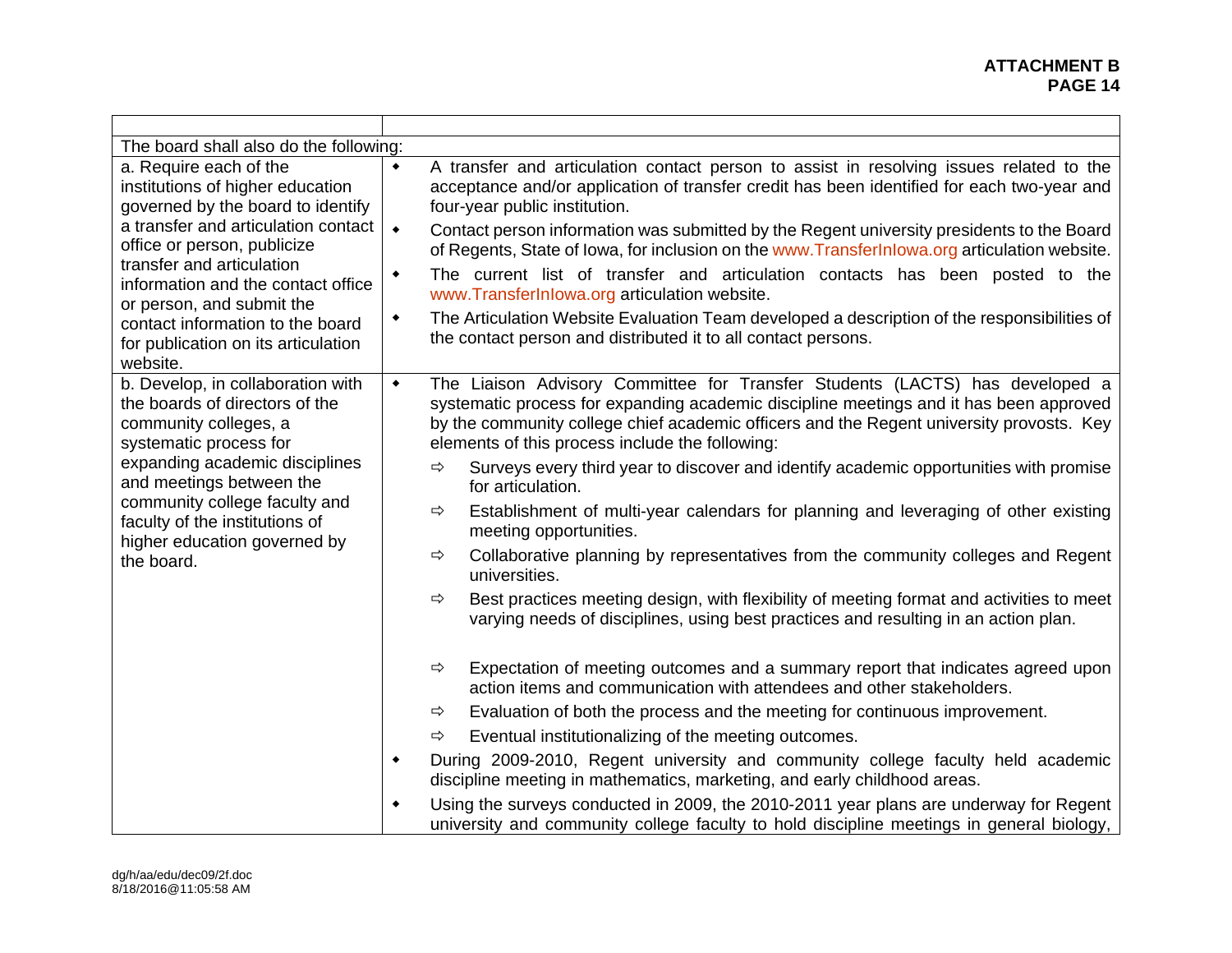| The board shall conduct and<br>jointly administer with the boards<br>of directors of the community<br>colleges four program and<br>academic discipline meetings<br>each academic year for the<br>purpose of enhancing alignment<br>between course content and<br>expectations at the community<br>colleges and institutions of higher<br>education governed by the state<br>board of regents. | microbiology, anatomy and physiology, writing (English), and criminology/criminal justice<br>areas.<br>Using the surveys conducted in 2009, topics were identified and are in the process of being<br>۰<br>prioritized for the 2011-2012 academic year.<br>During 2009-2010, Regent university and community college faculty held academic<br>$\blacklozenge$<br>discipline meeting in mathematics, marketing, and early childhood areas.<br>Using the surveys conducted in 2009, the 2010-2011 year plans are underway for Regent<br>٠<br>university and community college faculty to hold discipline meetings in general biology,<br>microbiology, anatomy and physiology, writing (English), and criminology/criminal justice<br>areas. |
|-----------------------------------------------------------------------------------------------------------------------------------------------------------------------------------------------------------------------------------------------------------------------------------------------------------------------------------------------------------------------------------------------|--------------------------------------------------------------------------------------------------------------------------------------------------------------------------------------------------------------------------------------------------------------------------------------------------------------------------------------------------------------------------------------------------------------------------------------------------------------------------------------------------------------------------------------------------------------------------------------------------------------------------------------------------------------------------------------------------------------------------------------------|
| c. Develop criteria to prioritize                                                                                                                                                                                                                                                                                                                                                             | The plan for the core curriculum transition guides was presented to the community college                                                                                                                                                                                                                                                                                                                                                                                                                                                                                                                                                                                                                                                  |
| core curriculum areas and create                                                                                                                                                                                                                                                                                                                                                              | $\blacklozenge$                                                                                                                                                                                                                                                                                                                                                                                                                                                                                                                                                                                                                                                                                                                            |
| or review transition guides for the                                                                                                                                                                                                                                                                                                                                                           | chief academic officers and the Regent university provosts in October 2010. The plan was                                                                                                                                                                                                                                                                                                                                                                                                                                                                                                                                                                                                                                                   |
| core curriculum areas.                                                                                                                                                                                                                                                                                                                                                                        | approved and Biology was selected as the first area for discussion.                                                                                                                                                                                                                                                                                                                                                                                                                                                                                                                                                                                                                                                                        |
| d. Include on its articulation                                                                                                                                                                                                                                                                                                                                                                | The plan for including the transition guides on www.Transferlnlowa.org articulation website                                                                                                                                                                                                                                                                                                                                                                                                                                                                                                                                                                                                                                                |
| website course equivalency and                                                                                                                                                                                                                                                                                                                                                                | $\blacklozenge$                                                                                                                                                                                                                                                                                                                                                                                                                                                                                                                                                                                                                                                                                                                            |
| transition guides for each of the                                                                                                                                                                                                                                                                                                                                                             | is being developed.                                                                                                                                                                                                                                                                                                                                                                                                                                                                                                                                                                                                                                                                                                                        |
| institutions of higher education                                                                                                                                                                                                                                                                                                                                                              | Course equivalency guides are available on www.TransferInlowa.org articulation website.                                                                                                                                                                                                                                                                                                                                                                                                                                                                                                                                                                                                                                                    |
| governed by the board.                                                                                                                                                                                                                                                                                                                                                                        | $\blacklozenge$                                                                                                                                                                                                                                                                                                                                                                                                                                                                                                                                                                                                                                                                                                                            |
| e. Jointly, with the boards of<br>directors of the community<br>colleges, select academic<br>departments in which to<br>articulate first-year and second-<br>year courses through faculty-to-<br>faculty meetings in accordance<br>with paragraph "b". However,<br>course-to-course equivalencies<br>need not occur in an academic                                                            | Community colleges and Regent universities conducted a program inventory to identify<br>$\blacklozenge$<br>areas of articulation opportunity.<br>Joint meeting between community college chief academic officers and Regent university<br>$\blacklozenge$<br>provosts to prioritize the programs identified in the inventory best suited for articulation.<br>Year 1 programs included Mathematics, Early Childhood Education and Marketing.                                                                                                                                                                                                                                                                                               |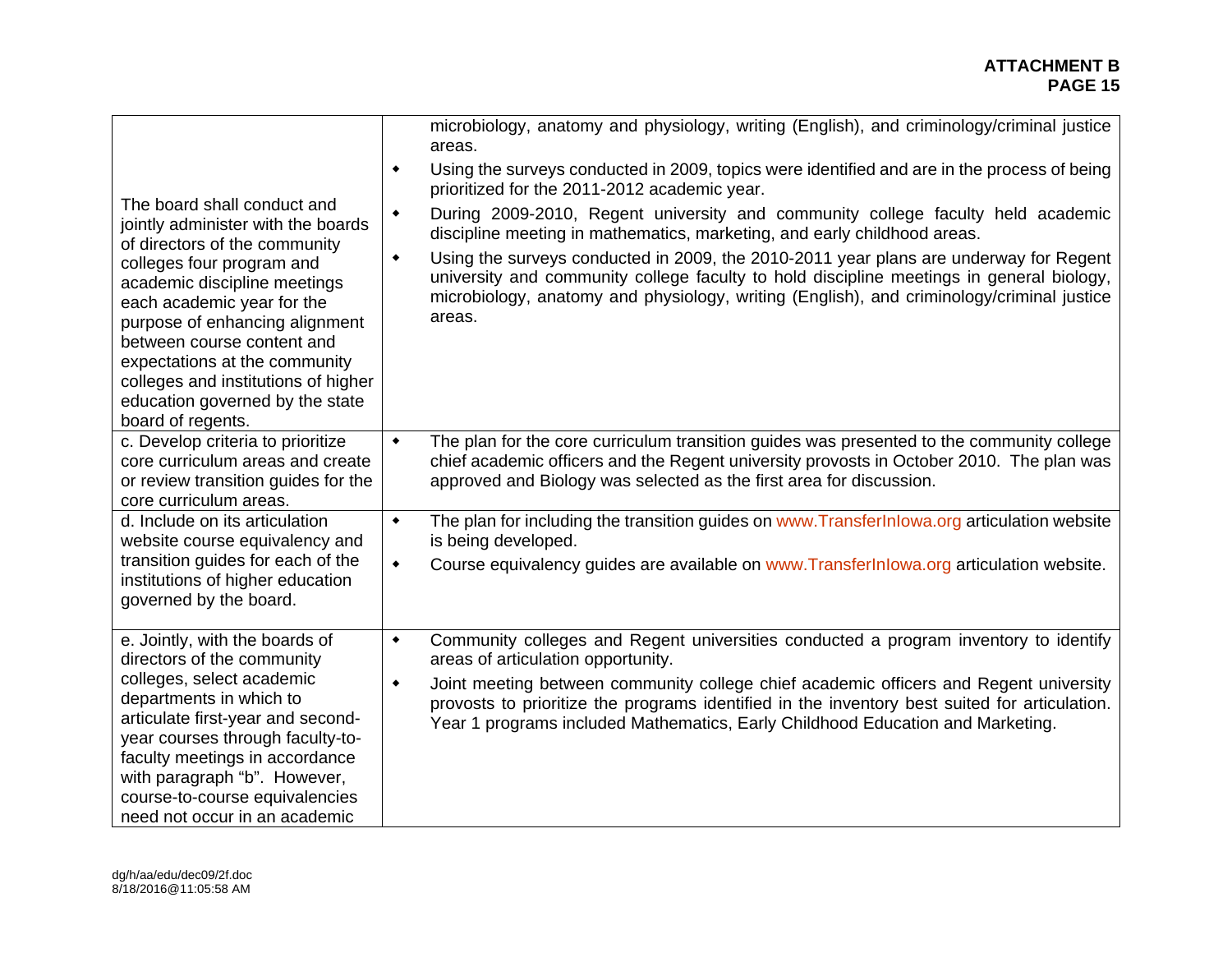| discipline when the board and<br>the community colleges jointly<br>determine that course content is<br>incompatible.                                                                                                                                                                                                                               |                                                                                                                                                                                                                                                                                                                                                                                        |
|----------------------------------------------------------------------------------------------------------------------------------------------------------------------------------------------------------------------------------------------------------------------------------------------------------------------------------------------------|----------------------------------------------------------------------------------------------------------------------------------------------------------------------------------------------------------------------------------------------------------------------------------------------------------------------------------------------------------------------------------------|
| f. Promote greater awareness of<br>articulation-related activities,<br>including the articulation website<br>maintained by the board and<br>articulation agreements in which<br>the institutions participate.                                                                                                                                      | The primary mechanism/vehicle for promoting greater awareness is through the<br>$\blacklozenge$<br>www.TransferInlowa.org articulation website.                                                                                                                                                                                                                                        |
| g. Facilitate additional<br>opportunities for individual                                                                                                                                                                                                                                                                                           | Community colleges and Regent universities conducted a program inventory to identify<br>٠<br>areas of articulation opportunity.                                                                                                                                                                                                                                                        |
| institutions to pursue program<br>articulation agreements for<br>community college career and<br>technical education programs<br>and programs of study offered by<br>the institutions of higher<br>education governed by the<br>board.                                                                                                             | Joint meetings between community college chief academic officers and Regent university<br>$\blacklozenge$<br>provosts to prioritize the programs identified in the inventory best suited for articulation have<br>Year 1 programs included Mathematics, Early Childhood Education and<br>occurred.<br>Marketing.                                                                       |
| h. Develop and implement by<br>January 1, 2012, a process to<br>examine a minimum of eight new<br>community college associate of<br>applied science degree programs<br>for which articulation agreements<br>between the community colleges<br>and the institutions of higher<br>education governed by the board<br>would serve students' continued | A two-year strategic plan to complete this process is being developed with a target date of<br>$\blacklozenge$<br>June 2011 for implementation. The strategic plan will include further prioritization of<br>Associate of Applied Science programs for articulation and define best practices for<br>individual institutions to pursue articulation for career and technical programs. |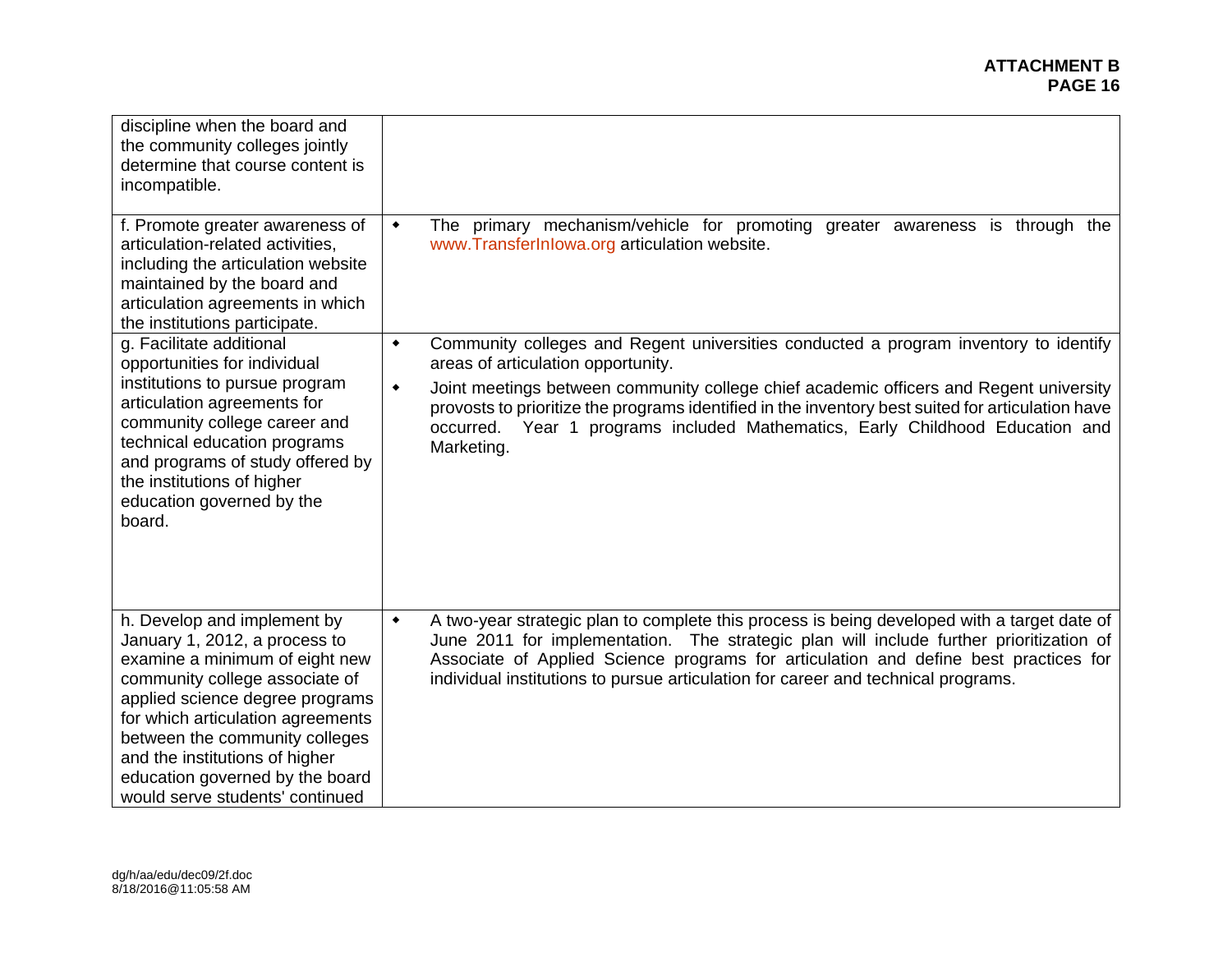#### **ATTACHMENT B PAGE 17 PAGE 17**

| academic success in those<br>degree programs.                                                                                                                                                                                                                                                                                                                           |                     |
|-------------------------------------------------------------------------------------------------------------------------------------------------------------------------------------------------------------------------------------------------------------------------------------------------------------------------------------------------------------------------|---------------------|
| <i>i.</i> Prepare, jointly with the<br>department of education and the<br>liaison advisory committee on<br>transfer students, and submit by<br>January 1 annually to the general<br>assembly, an update on the<br>articulation efforts and activities<br>implemented by the community<br>colleges and the institutions of<br>higher education governed by<br>the board. | Herewith submitted. |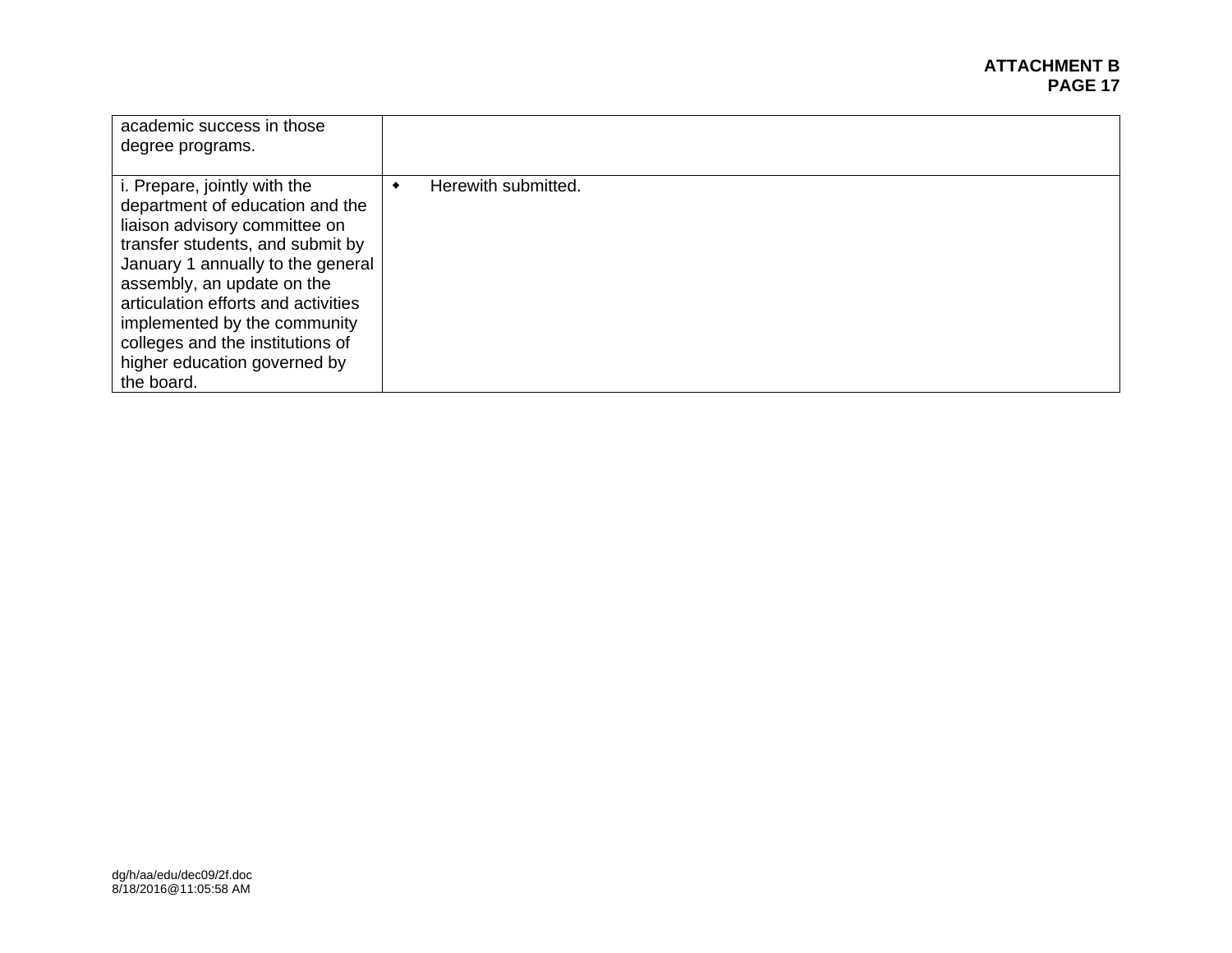#### ARTICULATION/TRANSFER EFFORTS CONDUCTED BETWEEN OCTOBER 2009 – SEPTEMBER 2010

## **UNIVERSITY OF IOWA**

Our commitment is to help students and community college advisors navigate the transfer process and to provide dependable, accurate resources which may assist both the student and advisor. We provide a broad range of training and ongoing support and guidance. The University of Iowa enrolled 1,549 new undergraduate transfer students, including 1,153 full-time, degree-seeking students in Fall 2010, an increase of 2.2% from Fall 2009 levels. Of the 1,153 degree-seeking undergraduate transfers, 769 or 67% are from community colleges.

 The University of Iowa 2 Plus 2 Guaranteed Graduation Plan is for Iowa Community College students and is similar to the Four Year Guaranteed Graduation Plan for incoming first-year students. The purpose of the 2 Plus 2 Plan is to encourage long range planning, ease student transition, improve access, success, and degree completion. Six hundred and eighty five students, including 301 currently in Iowa Community Colleges, have registered for the 2 Plus 2 Program.

There is no cost to be in the program. Students meet graduation checkpoints for select majors during their first two years at the community college and their final two years at the UI.

Benefits of the 2+2 Program include (no cost to participate in the program):

- Guaranteed graduation in four years (two years at community college and two years at the university)
- Access to 2 Plus 2 advisors (advising staff at the University of Iowa Office of Admissions and Undergraduate Academic Advising Center)
- Access to an updated degree evaluation on the UI Admissions web portal (Admission Profile)
- Access to early orientation/registration/programming
- UI email address
- University ID (Iowa ONE card)
- Access to UI Libraries
- Student discounts to university athletic & cultural events
- Discounted memberships to campus recreation and wellness facilities
- Access to the Pomerantz Career Center including internship information, career exploration and guidance
- Participate as a part of the Liaison Advisory Committee on Transfer Students (LACTS).
- Participate in Annual Regents Articulation Conferences (most recently Math, Marketing and Early Childhood Education Conferences).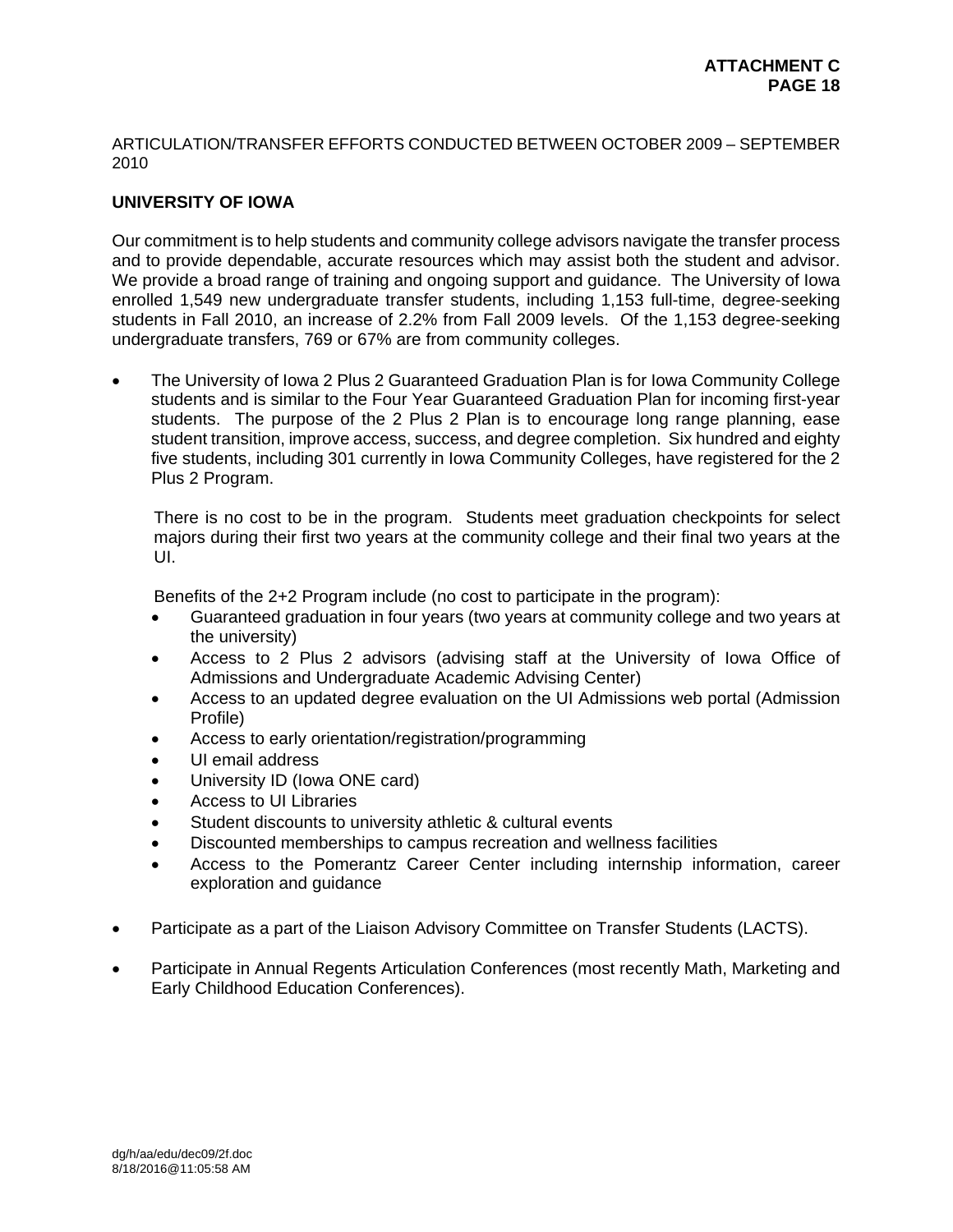- Maintain up to date transfer articulation websites:
	- o Transfer Course Equivalency Guide: http://isis5.uiowa.edu/isis/courses/transfer.page Transfer course equivalencies for commonly transferred courses.
	- o I-Chart: https://www.maui.uiowa.edu/maui/pub/admissions/ichart/ichart.page Transfer planning resource provided so Iowa Community College students can explore how their classes transfer into majors at The University of Iowa.
- Attend quarterly meetings with the Iowa Community College Arts and Science Administrators – discuss issues that affect transfer students, the Regent institutions & the Iowa Community Colleges (September, November, February, April).
- Host On-Campus Transfer Advisor Workshop (Spring 2010).
- Host Virtual Transfer Advisor Webinar (Spring 2011).
- Host on-campus Transfer Visit Day Programs (four each Spring, three each Fall).
- Host on-campus Multicultural Visit Day (November 2009, November 2010).
- Host a state wide transfer advisor listsery (update member list each semester).
- Visit every lowa Community College each semester.
- Host on-line transfer chats (February 24, March 31, December 8, 2010).
- Distribute Transfer Student Academic Performance Reports each semester.
- Distribute the Iowa Update Newsletter three times per year.
- The UI Division of Continuing Education also has a long history of working with the Iowa Community Colleges:
	- o RN to BSN satellite branches at various Iowa Community Colleges
	- o Joint appointments with Western Iowa Tech CC and North Iowa Area CC

The Division of Continuing Education has developed partnerships with a number of community colleges in Iowa. These partnerships provide opportunities for students to complete an associate's degree from their local community college, and then take University of Iowa course work online to earn a bachelor's degree.

Three degree programs are currently available:

- o Bachelor of Applied Studies (BAS)
- o Bachelor of Liberal Studies (BLS)
- o RN-BSN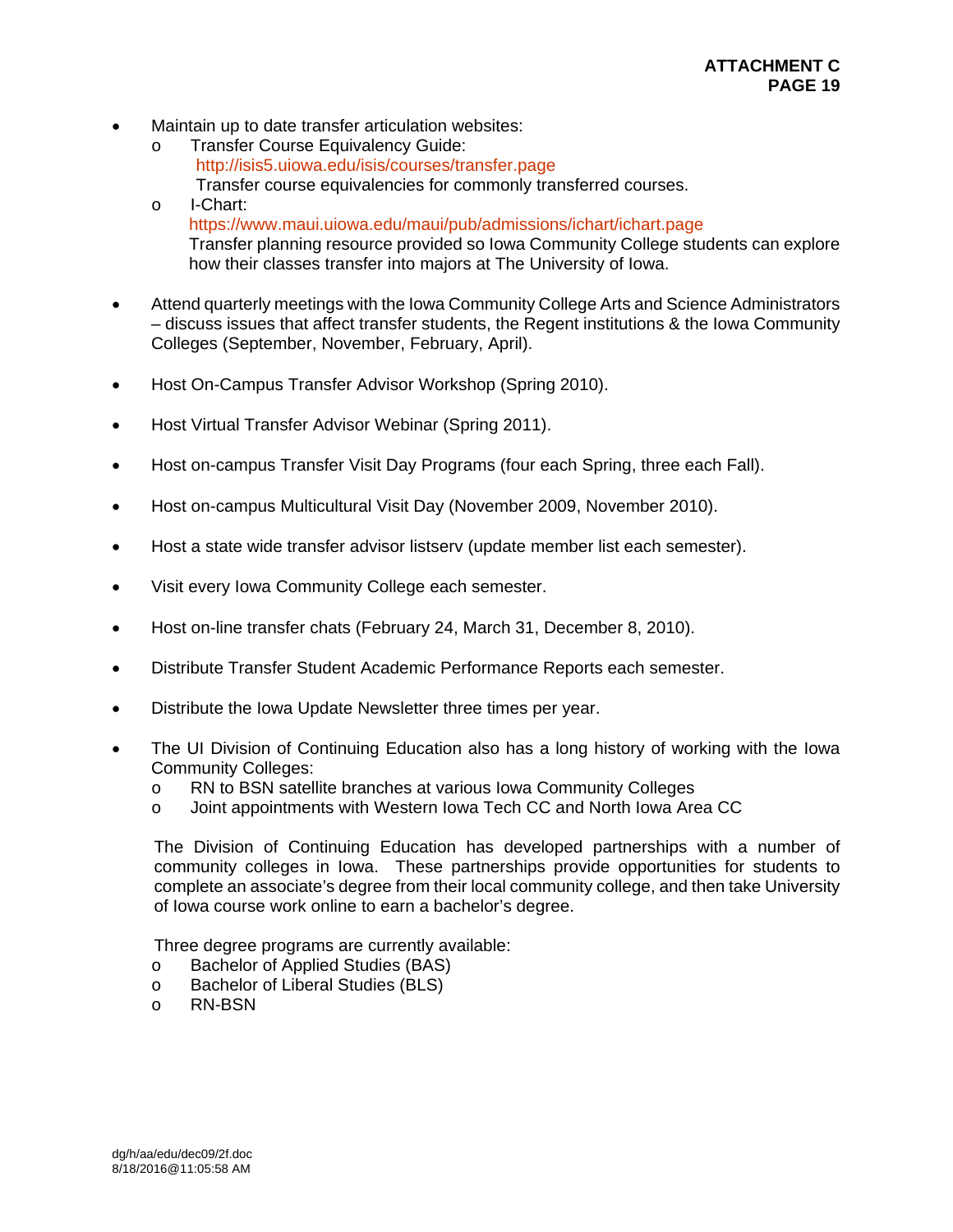Students may choose from five different tracks:

- o Entrepreneurial Management
- o General Studies
- o Human Relations
- o Nonprofit Management
- o Political Science

Students who complete program requirements for the Entrepreneurial Management or the Nonprofit Management tracks will also receive a certificate that will appear on their transcript.

The partnerships started in the Fall of 2009 with four community colleges: Kirkwood Community College, Western Iowa Tech, Des Moines Area Community College, and Eastern Iowa Community College. Signing Ceremonies with the Presidents of both institutions (or a representative) have occurred at each of these colleges.

In Fall 2010, seven more community colleges were added to the partnership. These include: Southwestern Community College (signing ceremony held August 25), Iowa Western Community College (signing ceremony held August 26), North Iowa Area Community College (signing ceremony held October 13), Northeast Iowa Community College, Indian Hills Community College, Hawkeye Community College, and Iowa Lakes Community College. Signing ceremonies have not occurred at the other community colleges added in Fall 2010 unless otherwise noted.

2 Plus 2 Plan Summary Report (Fall 2006 – Fall 2010)

The University of Iowa 2 Plus 2 Guaranteed Graduation Plan was developed in conjunction with Iowa community colleges as a means to provide their students a similar program to the Four-Year Guaranteed Graduation Plan available for on-campus first-year students. The purpose of the 2 Plus 2 Plan is to encourage long-range planning, ease student transition, and improve access to university resources, success, and degree completion.

The program was developed as a pilot program in Fall 2006 under the direction of the provost as a means to extend the benefits of a Four-Year Guaranteed Graduation Plan and is now available to students at all Iowa community colleges. It is important to note that the Four-Year Guaranteed Graduation Plan for First-Year students is not available for every undergraduate major at the university. Similarly, students in 2 Plus 2 may only participate in select majors under the plan. Students meet graduation checkpoints for select majors during their first two years at the community college and then their final two years at the university. The Associate of Arts degree is the foundation checkpoint to all majors in 2 Plus 2.

Since its inception, more than 685 students, including more than 300 currently in Iowa high schools and community colleges, have registered for the 2 Plus 2 Guaranteed Graduation Plan.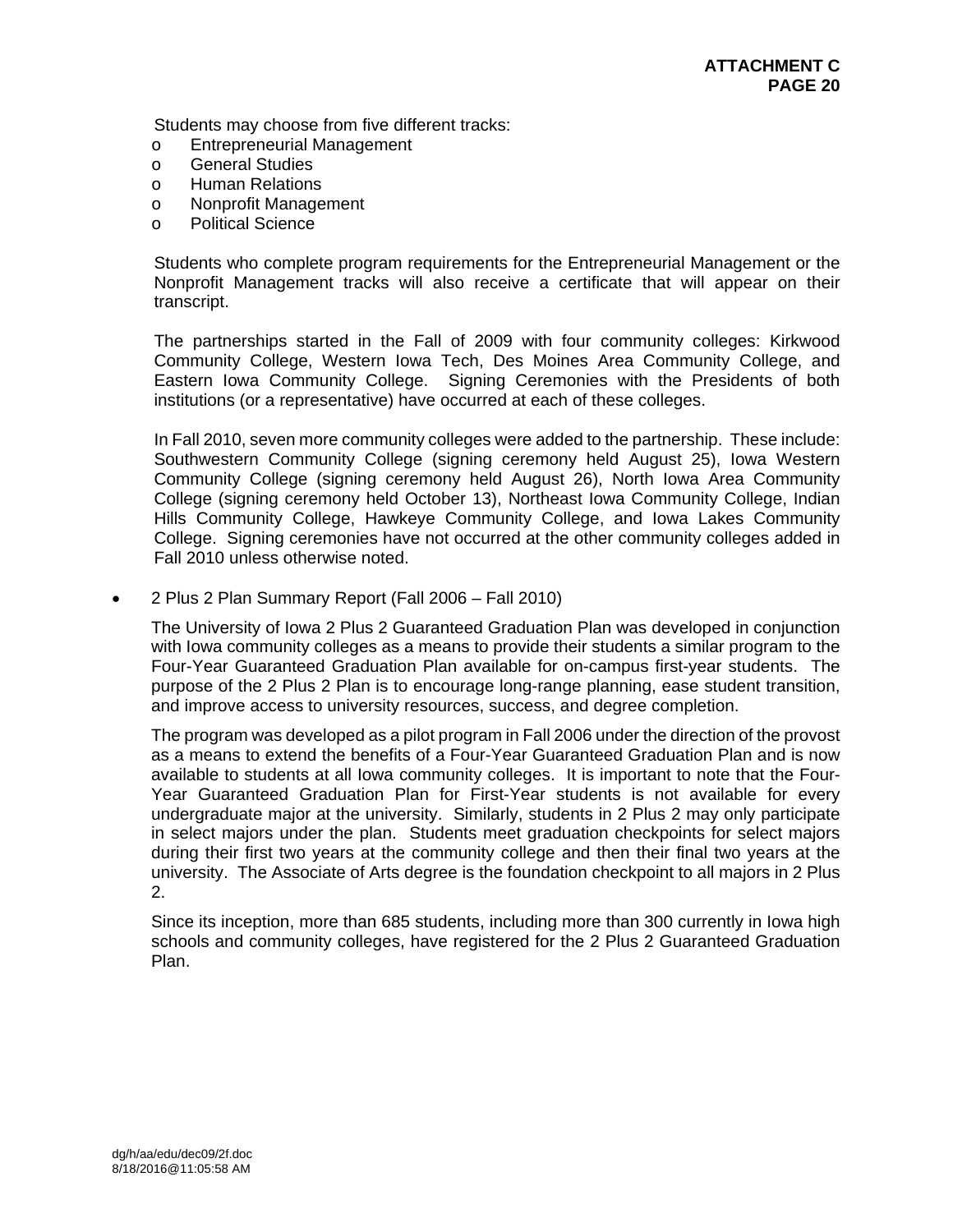Students enroll in 2 Plus 2 through an on-line application. Once enrolled, the university can advise these students and impact their future schedules. Not all students who enroll in 2 Plus 2 stay in the Plan. Some transfer to Iowa early, prior to getting their AA degree. Others change their major to one not on the plan. The goal is for students to develop a relationship with the university, plan ahead, and take coursework appropriate to their major. Those who do decrease the likelihood of experiencing transfer shock and increase the likelihood of success.

The tables below compare 2+2 transfer students with non-2+2 transfer students with AA degrees from Iowa community colleges. To be eligible for the 2+2 program, students must earn an AA degree from an Iowa community college.

## **Fall 2008 Cohort**

|                                         | 2+2 Transfer<br>Students (N=6) | <b>Non-2+2 Transfers</b><br>$(N=333)$ |
|-----------------------------------------|--------------------------------|---------------------------------------|
| Incoming Transfer School GPA            | 3.38                           | 3.09                                  |
| <b>Incoming Transfer School Credits</b> | 61                             | 62.2                                  |
| <b>First Semester GPA</b>               | 2.52                           | 2.37                                  |
| One Year Cum GPA                        | 2.56                           | 2.68                                  |
| <b>First Semester Retention Rate</b>    | 100%                           | 85.9%                                 |
| One Year Retention Rate*                | 100%                           | 76.3%                                 |

\*2+2: 4 graduated Spring 2010, 1 graduated Summer 2010 and 1 is still enrolled.

### **Fall 2009 Cohort**

|                                         | 2+2 Transfer<br>Students (N=23) | Non-2+2 IACC<br>Transfers (N=349) |
|-----------------------------------------|---------------------------------|-----------------------------------|
| Incoming Transfer School GPA            | 3.41                            | 3.09                              |
| <b>Incoming Transfer School Credits</b> | 59.4                            | 63.3                              |
| <b>First Semester GPA</b>               | 2.74                            | 2.31                              |
| One Year Cum GPA                        | 3.05                            | 2.69                              |
| <b>First Semester Retention Rate</b>    | 91.3%                           | 89.4%                             |
| One Year Retention Rate                 | 82.6%                           | 78.2%                             |

## **Fall 2010 Cohort**

|                                         | 2+2 Transfer<br>Students (N=34) | $Non-2+2$ $IACC$<br>Transfers (N=331) |
|-----------------------------------------|---------------------------------|---------------------------------------|
| Incoming Transfer School GPA            | 3.34                            | 3.03                                  |
| <b>Incoming Transfer School Credits</b> | 59.69                           | 63.5                                  |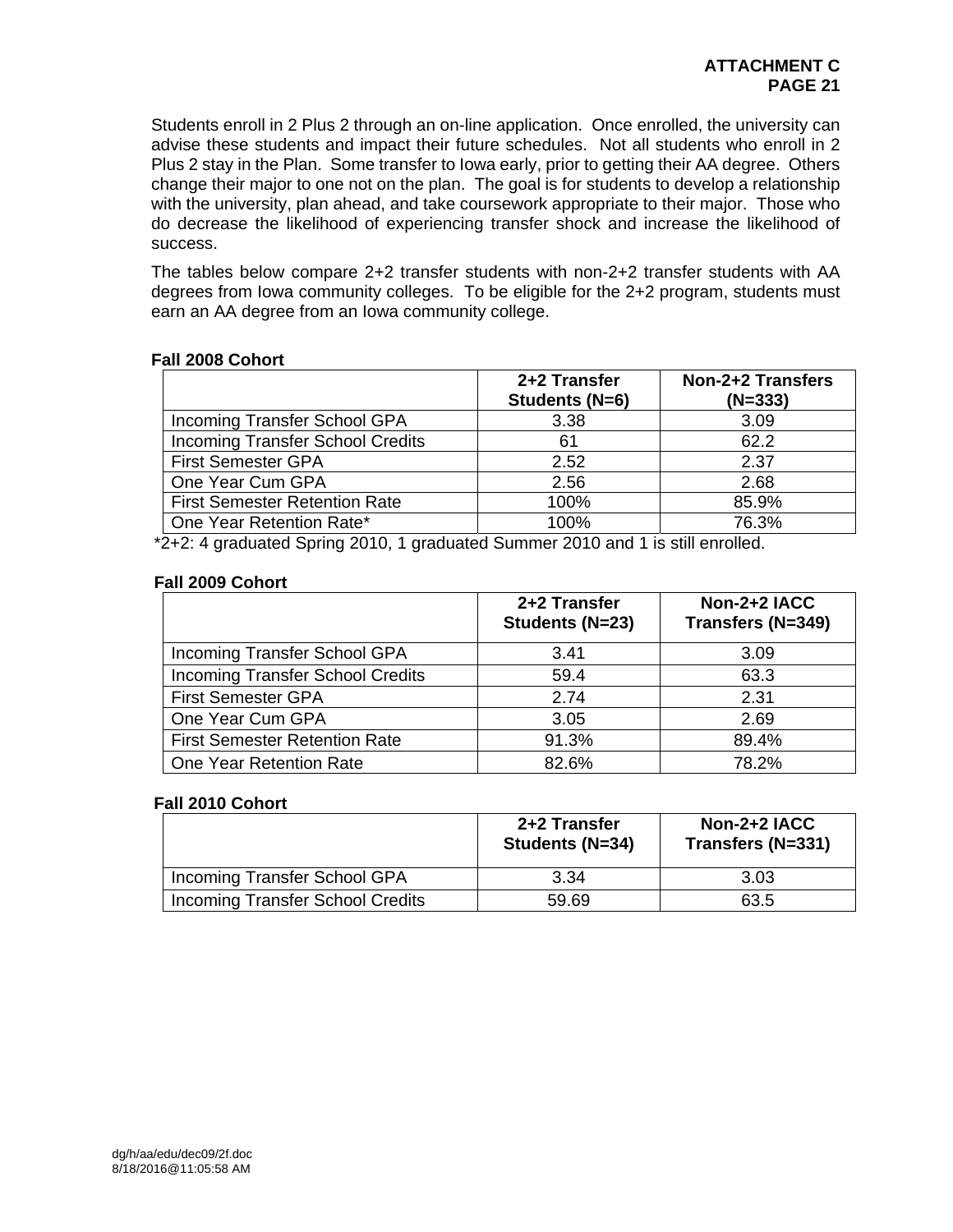## **IOWA STATE UNIVERSITY**

Iowa State enrolled 1,673 new Fall 2010 transfer undergraduates, the fifth straight year of transfer enrollment growth, and the largest transfer class in eight years---a 17% increase from 2002. And of the 1,673 new transfer students, a record 1,001 came to us from Iowa's community colleges. At present, nearly one of every four undergraduates enrolled at Iowa State is a transfer student. Iowa State has over 5,300 undergraduate transfer students.

Iowa State's transfer enrollment growth is the result of Iowa State's ongoing commitment to transfer students. This investment of time, resource, and energy into the transfer enterprise has resulted in Iowa State being recognized by *U.S. News and World Report* as one of the Best Colleges in the nation for enrolling transfer students.

Iowa State continues to participate in a full complement of annual and on-going partnership, articulation and outreach activities. Examples include the Admissions Partnership Program (APP), campus visit opportunities designed exclusively for transfer students, participation in the Liaison Advisory Committee on Transfer Students (LACTS) and the quarterly Iowa Community Colleges Arts and Sciences Administrators meetings, participation in the annual regents articulation conference and various statewide articulation meetings, the maintenance of up-todate transfer and articulation Web sites and transfer course equivalency guides, the distribution of transfer student academic performance reports to Iowa community colleges, and Iowa State's Articulation Coordination Council. This Council is chaired by the Associate Provost for Undergraduate Programs and meets regularly to identify opportunities for new and improved articulation.

In addition to this list of on-going transfer activities, the following represents initiatives that are new and being developed related to transfer and articulation.

#### **Faculty Meetings**

Iowa State faculty continue to meet with Iowa Community College faculty. Examples of meetings which occurred during the 2009-2010 academic year include:

- The College of Agriculture and Life Sciences (CALS) hosted a reception/dinner/meeting event for all Iowa Community College agriculture teaching faculty and administrators of agriculture programs. The purpose of this event was to strengthen relationships and identify actions to improve articulation. Obstacles were identified and an agreement reached to hold a summit in the future at Iowa State to address and tackle key barriers to a smoother transition.
- The Department of Natural Resource Ecology and Management participated in discussions with DMACC faculty about articulation of a new major in Environmental Studies.
- CALS plans to expand its Community College Liaison program with the goal being to increase the number of faculty liaisons and outreach to the Iowa community colleges. This past year, CALS faculty and administrators engaged in a number of meetings with Iowa community colleges to discuss and plan for joint international activities, curriculum alignment, and potential new courses or programs for articulation.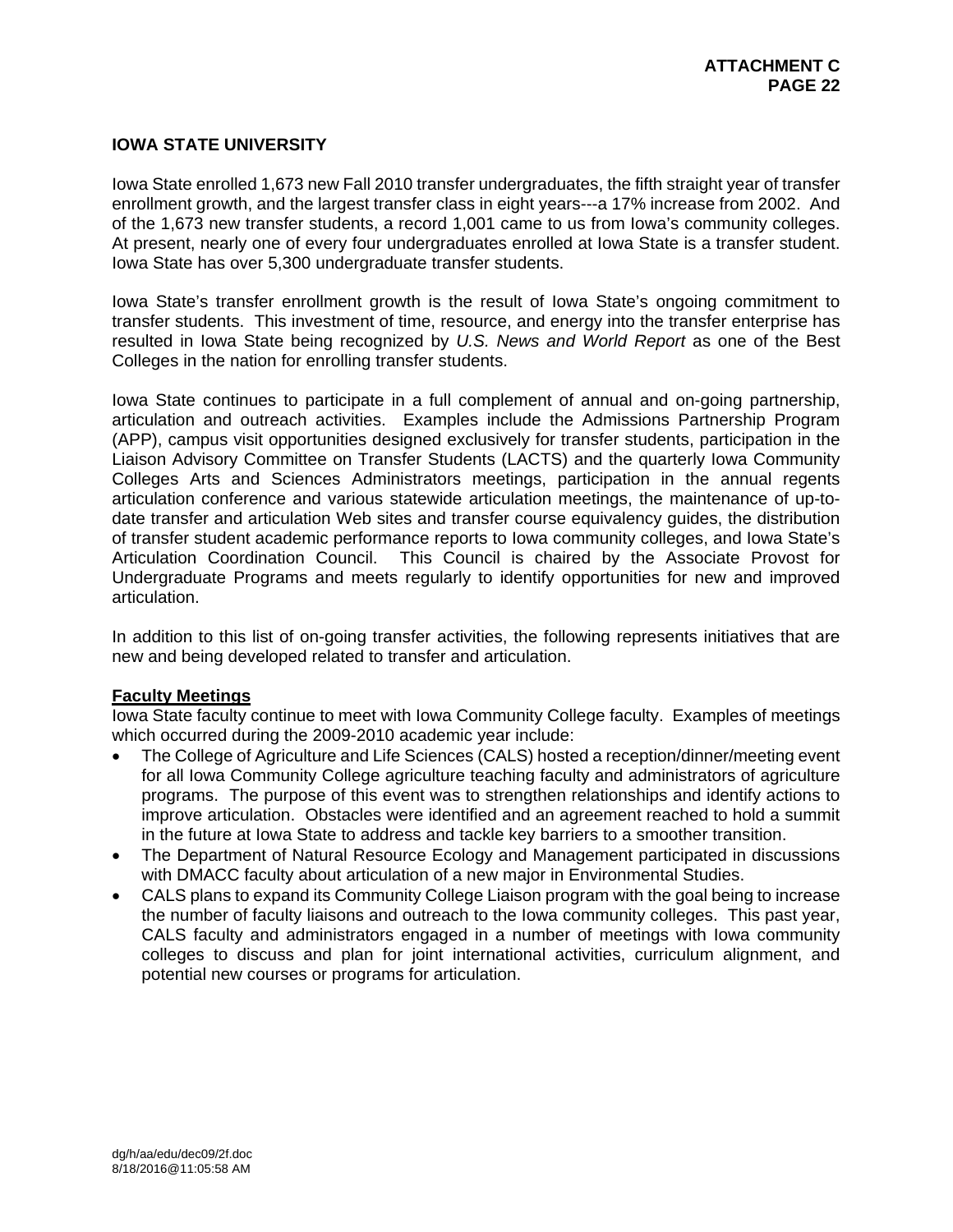- The Department of Veterinary Diagnostic and Production Animal Medicine (VDPAM) in the College of Veterinary Medicine (CVM) has been in communication with leadership of the two AVMA Accredited Veterinary Technology programs in Iowa – DMACC and Kirkwood Community Colleges – to discuss articulation and joint programming. The goal is to provide a pathway for community college students to transfer to Iowa State and complete a one-year certificate program focused on food animal veterinary technology.
- Faculty in the College of Veterinary Medicine have met with administration and faculty at NICC to explore jointly initiating a food animal focused Veterinary Technology program at NICC. The outcome to date has been to continue discussions for two programs. The goal is to develop a joint 2+2 program where students would complete a B.S. in Veterinary Technology.
- The College of Business Marketing faculty and administrators participated in the State-wide Articulation Meeting (February 2010). This meeting focused on discussion of articulating the Introduction to Marketing course. Discussion continues.
- The College of Business faculty meets with representatives of several community colleges each April to discuss the preparatory courses students need to enter a business major at Iowa State.
- The ISU College of Engineering participates in two multi-Regent university programs in concert with a collaboration initiative established by way of the Iowa Department of Transportation. This group meets each semester, with the most recent Spring 2010 meeting in Waterloo at UNI, and the Fall 2009 meeting here in Ames. U-Iowa, UNI, and ISU participate. The agenda is that of discussing, searching for, and growing joint opportunities for IADOT research activities. There is an articulation agreement.
- The Bachelor of Engineering Technology degree is pending Faculty Senate consideration. Conducted a BET articulation workshop in January 2010.
- ISU faculty and administrators in teacher education attended a State-wide faculty discipline meeting in February 2010 on Early Childhood Education at DMACC – results in continued conversations and improved relationships among teacher education faculty.
- College of Human Sciences leadership and faculty attended a full day meeting in April 2010 with Kirkwood faculty and administrators to explore possible education connections. This effort resulted in continued meetings and drafting of potential articulation agreements in the areas of Early Childhood Education, Elementary Education, STEM, and Family and Consumer Sciences Education Studies.
- The Chair of the Apparel Education Studies and Hospitality Management (AESHM) department visited Kirkwood on January 22, 2010 to discuss possibilities of connections with Restaurant and Hotel Management and Culinary Arts. ISU and Kirkwood are in discussion about a 2+2 Hospitality Leadership degree program and the possibility of delivering some upper level ISU courses at Kirkwood or through ICN.
- A member of the Physics faculty is participating in the writing group for Iowa's new STEM strategic plan (www.IowaSTEM.org). This effort is intended to generate discussion on what high schools, community colleges, and Regents' universities expect students to know as they transition from one institution to the other.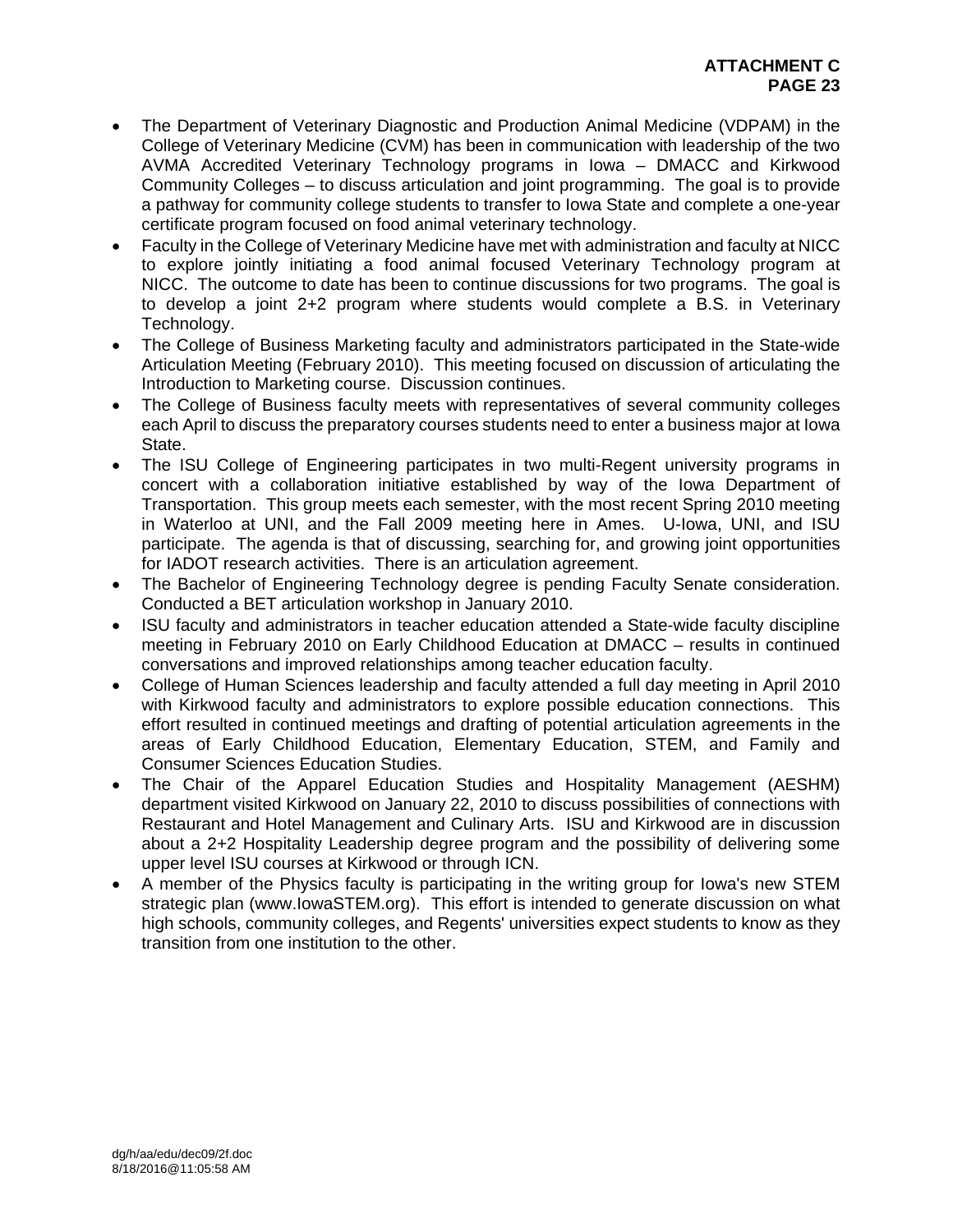The Math department helped to organize and participated in two statewide meetings (October 23, 2009 in Council Bluffs and February 5, 2010 in West Des Moines) among the mathematics department faculty at community colleges in Iowa and the mathematics faculty at Iowa's public universities. One outcome from these meetings is the gathering and posting of information about all mathematics/statistics courses at Iowa's community colleges that may be transferable to the public universities resulting in a public 2- and 4-year course matrix on-line (transition guide). ISU is the host of this project and has begun designing the corresponding web page and posting academic information about the courses and respective transferability.

# **Articulation Agreements**

Articulation agreements between Iowa State's academic departments and Iowa's community colleges continue to expand. Some examples of new articulation agreements or agreements in development include:

- Discussions are underway within the Department of Agricultural Education and Studies concerning the development of a "community college" option for the Agricultural Studies curriculum to make this program even more transfer friendly. Discussions will continue this year.
- An articulation agreement will be completed this Fall 2010 between the Supply Chain Management department at Iowa State and Logistics at Iowa Central Community College.
- During 2010-2011, the articulation agreement between NIACC and Iowa State Information Systems will be reviewed.
- A review of the Introduction to Business course is underway with all Iowa Community Colleges since Iowa State revised its pre-business curriculum, effective fall 2009.
- The Community and Regional Planning (CRP) department is working on reinvigorating their existing articulation agreements with all 15 community colleges by reviewing degree curricular structure and admission criteria for the existing CRP degree.
- The College of Design and DMACC are exploring articulation agreements through their respective Perry facilities.
- The College of Design is in the process of developing a new interdisciplinary degree in design (working degree title: Bachelor of Design). One of the objectives of this degree is to allow for easier transfer of community college students into the College of Design and design education in general.
- During the 2009-2010 academic year, the Department of Industrial and Manufacturing Systems Engineering formalized 2+2 transfer plans with every community college in the state of Iowa.
- A new Early Childhood Education (ECE) articulation agreement was signed September 2010 with DMACC and Iowa State's departments of Human Development and Family Studies and Curriculum & Instruction. ISU is close to finalizing ECE articulation agreements with Kirkwood, Iowa Western, Iowa Lakes, and Marshalltown.
- ISU faculty and staff met with faculty and staff in the Culinary Arts program at Indian Hills Community College in April 2010. Details on an articulation agreement have been finalized and are awaiting approval from both campuses.
- World Languages and Cultures: The World Languages B.A. in French, German, Russian Studies, and Spanish is articulated with the Interpretation and Translation (ITR) Associate of Science Program (DMACC-Urban). The plan is to also articulate World Languages B.A. in Linguistics with Interpretation and Translation (ITR) Associate of Science Program (DMACC-Urban).

## **Seamless Transfer and Outreach Efforts**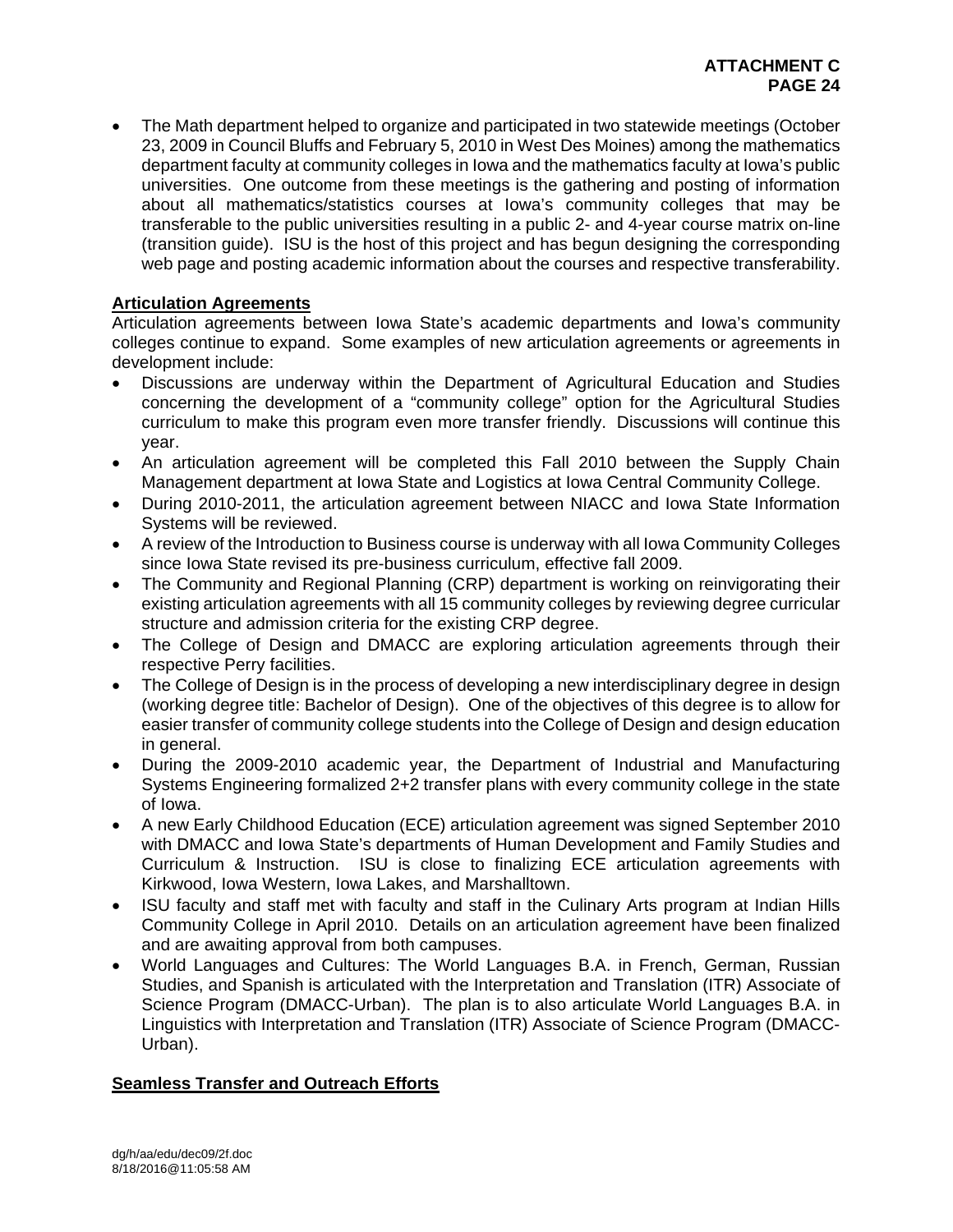This past year, Admissions offered numerous recruitment and outreach activities designed to strengthen our relationship with Iowa's community colleges and support as seamless a transfer as possible for our students. Examples include:

- Introduced *TRANSFER*mation, a new Destination Iowa State program designed for new entering transfer students to help facilitate a smoother transition and connect transfer students to each other. Nearly 300 transfer students participated in this program's debut.
- Enhanced social media opportunities for transfer students.
- Hosted, in collaboration with the Offices of the President and Provost, the Community College Presidents' Roundtable (September 2010). Also hosted a Community College Advisers Update program (September 2010).
- Expanded the transfer counselor team to better serve the growing numbers of Iowa community college students.
- Increased learning community options for transfer students.
- CALS department faculty and advisers participated in a variety of community college club events, classroom presentations, and career days, and served on advisory boards at Indian Hills and DMACC.
- CALS hosted a Transfer Student Visit Day program (planned and delivered by transfer student leaders within the college), conducted a transfer student orientation, and established a transfer student Facebook page intended to help transfer students connect when they arrive on campus.
- Visits to Community Colleges will be held during the 2010-2011 academic year by College of Business academic advisors/administrators to serve APP students and discuss transfer plans.
- The Chemical and Biological Engineering department is offering the first introductory chemical engineering course online. This will enable community college students to take this course prior to transferring to Iowa State University.
- Hosted 75 transfer students at the Engineering Career Fair in order to build their knowledge of engineering career services and the importance of co-op and internship experiences to their engineering education. This event helps transfer students be "Career Fair Ready" upon matriculation to Iowa State.
- Engineering 100, a career exploration and transfer planning course, is now offered each semester at the DMACC Ankeny and Boone Campuses.
- Engineering partnered with Phi Theta Kappa (PTK) state leadership team to plan and deliver the State PTK Conference. About 300 honor students and 30 PTK faculty advisors attended.
- Engineering partnered with community colleges to deliver information at Discover Engineering events and contributed to a number of STEM related joint CC and ISU activities throughout the year.
- The Physics Department, through the Howard Hughes Medical Institute grant, will have funds for community college students to work as summer research assistants in faculty labs. Recruiting will begin in 2011, with initial student participants in summer 2012. The focus is on opportunities for Hispanic students at regional community colleges who plan to transfer to a Regent university.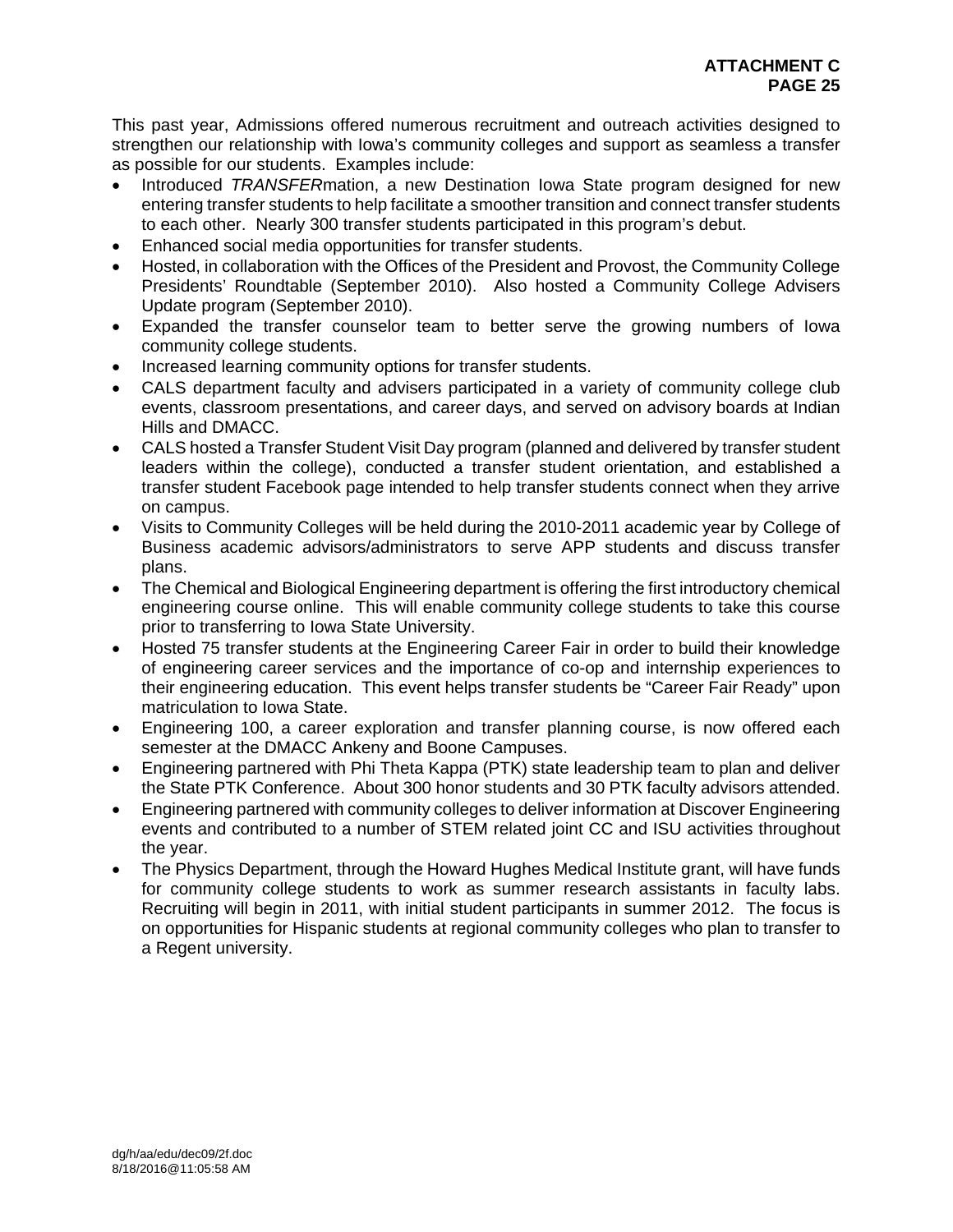Biological Sciences: Developing transfer student course to be implemented in Spring 2011. The course will have an overview of the major, student services, program opportunities and university services. We hope to ease the transition to the major and improve retention and academic success of our transfer students. We also wish to increase transfer student participation in our experiential opportunities (research and internships) and student organizations. In addition transfer plans are available on-line for all Iowa Community Colleges.

## **Iowa State University's Admissions Partnership Program (APP)**

The Admissions Partnership Program, designed to help facilitate seamless transfer, continues to expand its benefits and participation. Highlights include:

- Since program inception in fall 2006, 1,289 students have participated in APP, with 465 still in APP and 511 matriculating to Iowa State University.
- Minority students represent 17.5% of the total APP participants. Of the 1,289, 60.3% (777) are male and 39.7% (512) are female. Seventeen international students have participated in APP.
- As of September 30, 2010, there are 465 active participants in APP representing all 15 community colleges.
- Nearly 40 APP students live in Iowa State residence halls this fall. A new APP admit process, allowing early acceptance into APP for students wanting to live in Iowa State housing, was implemented and is working to the benefit of our students.
- APP assessment shows positive impact on retention. The first year retention rate of transfer students who participated in APP as compared to non-APP transfers from Iowa community colleges is significantly higher for the Fall 2007 - 2009 cohorts.
	- Fall 2007: 59 APP students (88% one year retention rate) compared to 889 non-APP IA CC students (77%)
	- Fall 2008: 79 APP students (85% one year retention rate) compared to 866 non-APP IA CC students (79%)
	- Fall 2009: 136 APP students (92% one year retention rate) compared to 846 non-APP IA CC students (79%)
- *COMING SOON* An on-line APP application, making access to APP and its many benefits even easier.
- The College of Engineering, in cooperation with Admissions, implemented E-APP (Engineering – Admissions Partnership Program), an enhanced APP experience. A total of 142 students participated in E–APP from July 1, 2009 – June 15, 2010. The goal of this program is to increase transfer student engagement through offering a suite of activities/options including EGR100, academic advising, peer mentoring, transfer student events, campus visits, College of Engineering Career Fair, and an electronic professional network.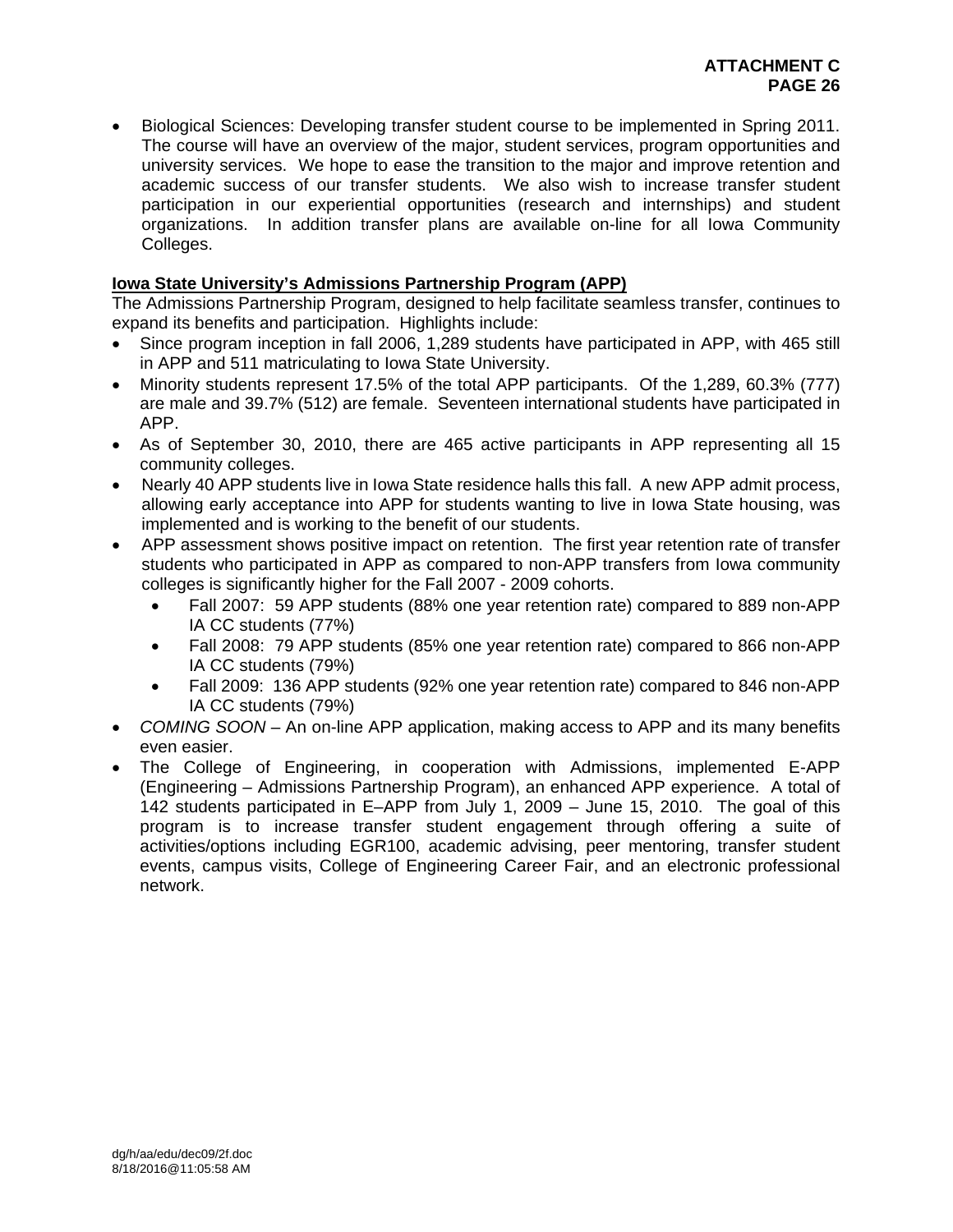Table 1. Comparison of APP and Non APP Transfer Students Retention Rates and Grade Point Averages: Fall 2007 Cohort

|                                         | <b>APP Transfer</b> | Non-APP          | All IACC         |
|-----------------------------------------|---------------------|------------------|------------------|
|                                         | <b>Students</b>     | <b>IACC</b>      | <b>Transfers</b> |
|                                         | $(N=59)$            | <b>Transfers</b> | $(N=948)$        |
|                                         |                     | $(N=889)$        |                  |
| Incoming Transfer School GPA            | 2.98                | 3.02             | 3.02             |
| <b>Incoming Transfer School Credits</b> | 53.2                | 57.6             | 57.3             |
| <b>First Semester GPA</b>               | 2.35                | 2.45             | 2.44             |
| One Year Cum GPA                        | 2.45                | 2.48             | 2.48             |
| <b>First Semester Retention Rate</b>    | 95%                 | 91%              | 91%              |
| One Year Retention Rate*                | 88%                 | 77%              | 78%              |
| <b>Two Year Retention Rate</b>          | 75%                 | 70%              | 70%              |
| <b>Three Year Graduation Rate</b>       | 46%                 | 42%              | 46%              |

\* Significantly different from Non-APP Transfer sample at p <.1

\*\* Significantly different from Non-APP Transfer sample at  $p < 05$ 

Table 2. Comparison of APP and Non APP Transfer Students Retention Rates and Grade Point Averages: Fall 2008 Cohort

|                                         | <b>APP Transfer</b> | Non-APP          | All IACC         |
|-----------------------------------------|---------------------|------------------|------------------|
|                                         | <b>Students</b>     | <b>IACC</b>      | <b>Transfers</b> |
|                                         | $(N=79)$            | <b>Transfers</b> | $(N=945)$        |
|                                         |                     | $(N=866)$        |                  |
| Incoming Transfer School GPA            | 3.10                | 2.95             | 2.96             |
| <b>Incoming Transfer School Credits</b> | 58.2                | 56.4             | 56.6             |
| <b>First Semester GPA</b>               | 2.52                | 2.40             | 2.41             |
| One Year Cum GPA                        | 2.63                | 2.49             | 2.50             |
| <b>First Semester Retention Rate</b>    | 91%                 | 91%              | 91%              |
| One Year Retention Rate                 | 85%                 | 79%              | 79%              |
| <b>Two Year Retention Rate</b>          | 75%                 | 68%              | 69%              |

\* Significantly different from Non-APP Transfer sample at p <.1

\*\* Significantly different from Non-APP Transfer sample at p <.05

Table 3. Comparison of APP and Non APP Transfer Students Retention Rates and Grade Point Averages: Fall 2009 Cohort

|                                         | <b>APP Transfer</b> | Non-APP          | <b>AII IACC</b>  |
|-----------------------------------------|---------------------|------------------|------------------|
|                                         | <b>Students</b>     | <b>IACC</b>      | <b>Transfers</b> |
|                                         | $(N=136)$           | <b>Transfers</b> | $(N=982)$        |
|                                         |                     | $(N=846)$        |                  |
| Incoming Transfer School GPA            | 3.06                | 2.94             | 2.95             |
| <b>Incoming Transfer School Credits</b> | 56.5                | 57.3             | 57.2             |
| First Semester GPA**                    | 2.49                | 2.30             | 2.33             |
| One Year Cum GPA**                      | 2.58                | 2.40             | 2.43             |
| First Semester Retention Rate**         | 96%                 | 90%              | 91%              |
| One Year Retention Rate**               | 92%                 | 79%              | 81%              |

\* Significantly different from Non-APP Transfer sample at p <.1

\*\* Significantly different from Non-APP Transfer sample at  $p < 05$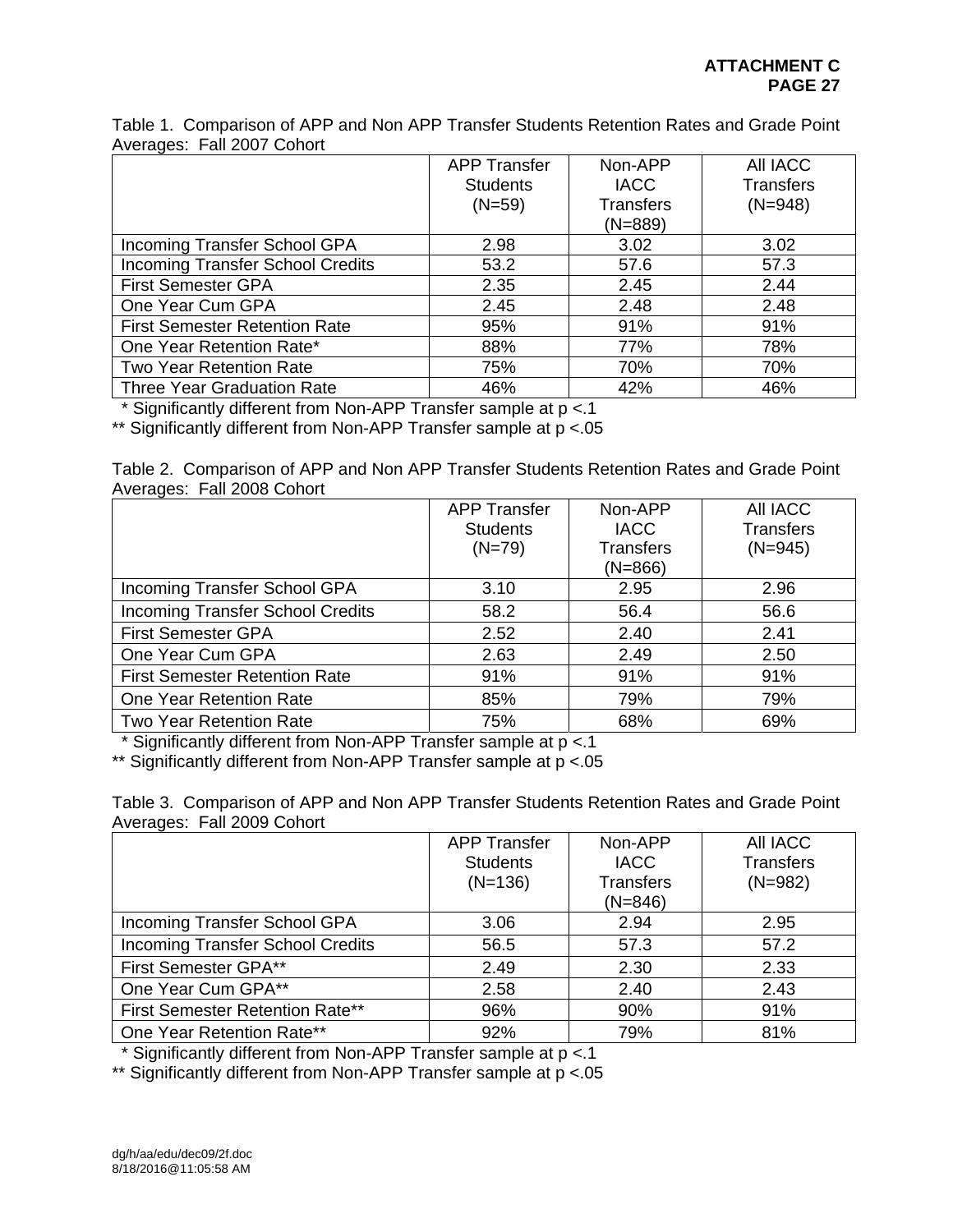Table 4. Comparison of APP and Non APP Transfer Students Retention Rates and Grade Point Averages: Fall 2010 Cohort

|                                         | <b>APP Transfer</b> | Non-APP          | All IACC         |
|-----------------------------------------|---------------------|------------------|------------------|
|                                         | <b>Students</b>     | <b>IACC</b>      | <b>Transfers</b> |
|                                         | $(N=137)$           | <b>Transfers</b> | $(N=1001)$       |
|                                         |                     | $(N=864)$        |                  |
| Incoming Transfer School GPA            | 3.04                | 2.97             | 2.98             |
| <b>Incoming Transfer School Credits</b> | 57.4                | 56.8             | 56.9             |
| <b>First Semester Retention Rate</b>    |                     |                  |                  |
| <b>First Semester GPA</b>               |                     |                  |                  |
| One Year Retention Rate                 |                     |                  |                  |
| One Year Cum GPA                        |                     |                  |                  |

\* Significantly different from Non-APP Transfer sample at p <.1

\*\* Significantly different from Non-APP Transfer sample at p <.05

Notes: Tables located at:

I:\research\Enrollment Research Team\Transfer student data\APP tables 093010.xls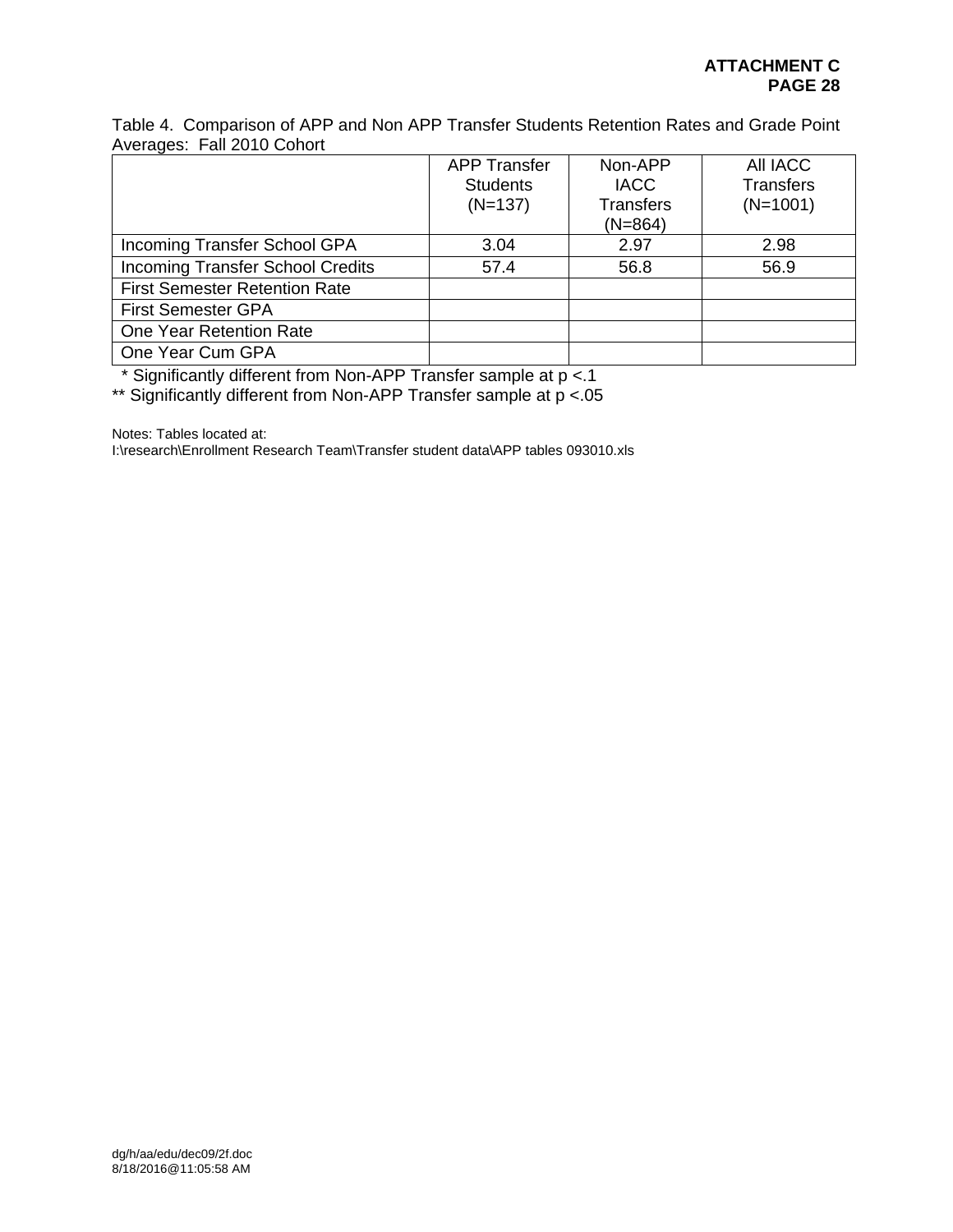## **UNIVERSITY OF NORTHERN IOWA**

The University of Northern Iowa is committed to working with the Iowa community colleges to ensure a smooth transition of students between our institutions. We provide an array of resources and guidance to accomplish enrollment goals:

- Enrolled 1,138 new transfers in Fall 2010 compared to 1,088 in Fall 2009. This includes 829 from Iowa community colleges.
- College of Business Administration Economics Department hosted a faculty to faculty meeting with Iowa community college economics faculty on April 9, 2010.
- The Math Department hosted a Math Articulation Conference on October 9, 2009 with Math faculty from 13 community colleges and all three Regent universities participating.
- Faculty participated in the Early Childhood and Marketing discipline meetings in February 2010.
- Participate as member of the Liaison Advisory Committee on Transfer Students (LACTS), with the Director of Admissions chairing LACTS for the 2010-2011 year.
- Participate in the annual Regents Articulation Conference in April to review and reaffirm the eight statewide articulation agreements.
- Maintain up to date transfer articulation websites.
- **Transfer College Course Equivalency List:** www.uni.edu/admissions/transfer/equivalency.html.
- Transfer Plan-It resource for Iowa and other community college students to use in planning for transfer to UNI and exploring their fit to UNI majors: https://access.uni.edu/cgibin/transfer/transferPlanIt.cgi
- Attend quarterly meetings with the Iowa Community College Arts and Science Administrators.
- Host on-campus Transfer Preview Days each semester.
- Distribute an e-newsletter to community college advisors each semester.
- Transfer Coordinator visits each Iowa community college district each year.
- Distribute Transfer Student Academic Performance Reports each semester to transfer feeder institutions with five or more transfers.

#### **Admission Partnership Program**

UNI signed the first four Admission Partnership Program (APP) agreements in 2008 with a goal of providing early and ongoing advising to prospective transfer students while they were still at their respective community colleges. This early identification and provision of services is designed to ensure a smooth transition to UNI with the most effective application of the student's transfer credits to their UNI degree objective, ultimately resulting in a timelier graduation for the student. Students may participate with all of UNI's 120 majors. The final five agreements were signed in September 2010.

To date 96 students have participated in the APP program, with the first 11 matriculating in fall 2009 and 29 more in fall 2010.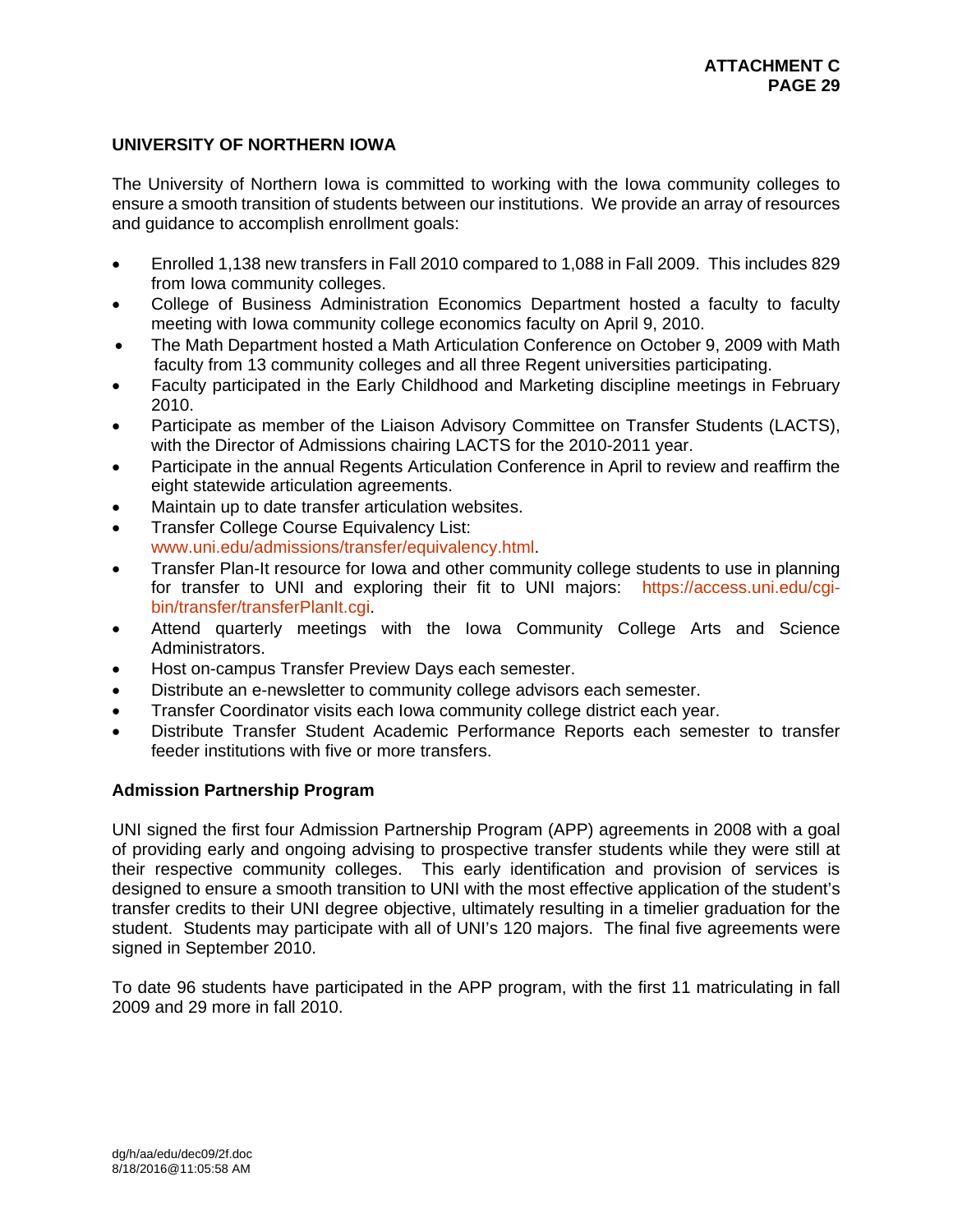### **Updated Articulation Agreements**

#### **Technology Management:**

**Des Moines Area Community College 2010:** CAP-Chrysler; Auto Collision Technology; Auto Mechanics Technology; Caterpillar Technology; Diesel Technology; ASEP-General Motors; ASSET-Ford; Architectural Technologies; Civil Engineering Technology; Computer-Aided Design; Electronic Systems Servicing Technology; Fire Science Technology; Heating, AC, and Refrigeration Technology; Industrial Electro-Mechanical Technology; Information Technology; Integrated Manufacturing Technology; Tool and Die Making; Telecommunications Technology; Information Technology Network Administration; Land Surveying; Graphic Technologies

**Eastern Iowa Community College District 2010:** Auto Collision Repair Technology; Automotive Technology; Diesel Technology; Graphic Arts Technology; Health, Safety and Environmental Technology; Heating, Ventilation and Air Conditioning; Machining/CNC; Manufacturing Maintenance; Manufacturing Technology; Mechanical Design/Pro-E; Mechantronics; Technical Drafting and Computer-Aided Design; Technical Studies; Welding; Renewable Energy; Information Technology-Networking Concentration; Information Technology-Software Development Concentration; Electromechanical Studies

**Hawkeye Community College November 2009:** Ag Power Technology; Architectural and Construction Technology; Automated Systems Technology; Automotive Electronic Technology; Automotive Technology; Civil and Construction Engineering Technology; CNC Machining Technician; Collision Repair and Refinishing; Diesel Truck Technology; Electronic Engineering Technology; Graphic Communications; Professional Photography; Tool and Die Making

**Iowa Lakes Community College 2010:** Agribusiness Technology; Auto Collision & Paint Technology; Marine Service Technology; Motorcycle Technology; Automotive Technology; Farm Equipment Diesel; Graphic Design and Technology; Construction Technology; Wind Energy and Turbine Technology

**Kirkwood Community College 2010:** Automotive Technology; Architectural Technology; CAD/Mechanical Engineering Technology; CNC Machining Technology; Construction Management; Diesel Ag Technology; Electronics Engineering Technology; Industrial Maintenance & HVAC Technology; LAN Management; Telecommunications

**North Iowa Area Community College 2010:** Automotive Service Technology; Climate Control (HVAC) Technology; Electromechanical Systems Technology; Tool and Die Technology (General Machinist); Industrial Technology

**Northeast Iowa Community College 2010:** Construction Technology; Electronic Technology; Automotive Technology; Computer Technology; Computer Analyst-Business & Web Programming; Computer Analyst-Network Administration Tech Support; Graphic Design; Industrial Electrician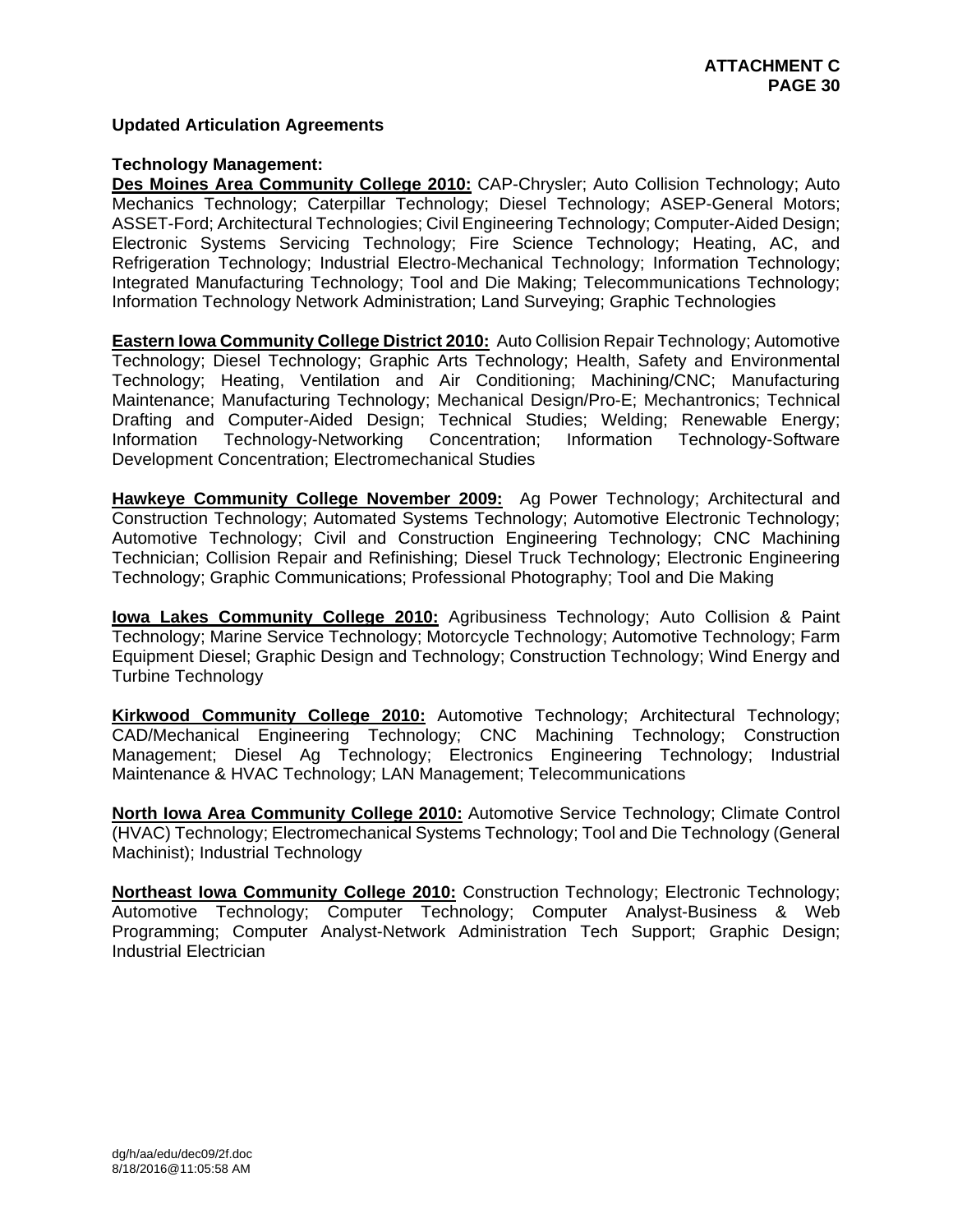**Southeastern Community College 2010:** Auto Collision Repair; Automotive Technology; Construction Technology; Construction Technology Program-Carpentry Emphasis; Construction Technology Program-Construction Management Option (AS) Drafting Technology; Electronics Technology; Graphic Communications Program-Press Option; Graphic communications Program-Journalism Option; Information Technology-Support Specialist; Information Technology-Network Specialist; Precision Machining Technology

**Southwestern Community College 2010**: Agricultural Production Technology; Automotive Repair Technology; Business Systems Networking; Carpentry and Building Trades; Collision Repair/Refinish; Electronics Engineering Technology; Management Information Systems; Structural Drafting/Structural Engineering Technology; Web Design and Development

#### **New Agreements**

**Early Childhood Education North Iowa Area Community College 2010:** Associate in Arts Degree

#### **Manufacturing Technology**

**Des Moines Area Community College 2010:** Computer–Aided Design; Manufacturing **Technology** 

**Hawkeye Community College November 2009** Tool and Die Moldmaking, CNC Machine **Iowa Central Community College 2010:** Mechanical Engineering; Engineering and Design **Kirkwood Community College 2010**: CAD/Mechanical Engineering Technology; CNC Machining Technology

#### **Technology Education and Training**

**Hawkeye Community College 2009:** Interdisciplinary Studies, Industrial Technology Teaching **Indian Hills Community College 2010:** Associate of General Studies Program: Industrial Technology Education

**Iowa Central Community College 2010:** Associate of General Studies Program: Industrial Technology Education

**Articulation Discussions in Progress: Geography /Emphasis in Geographic Information Science Kirkwood Community College:** Geographic information Systems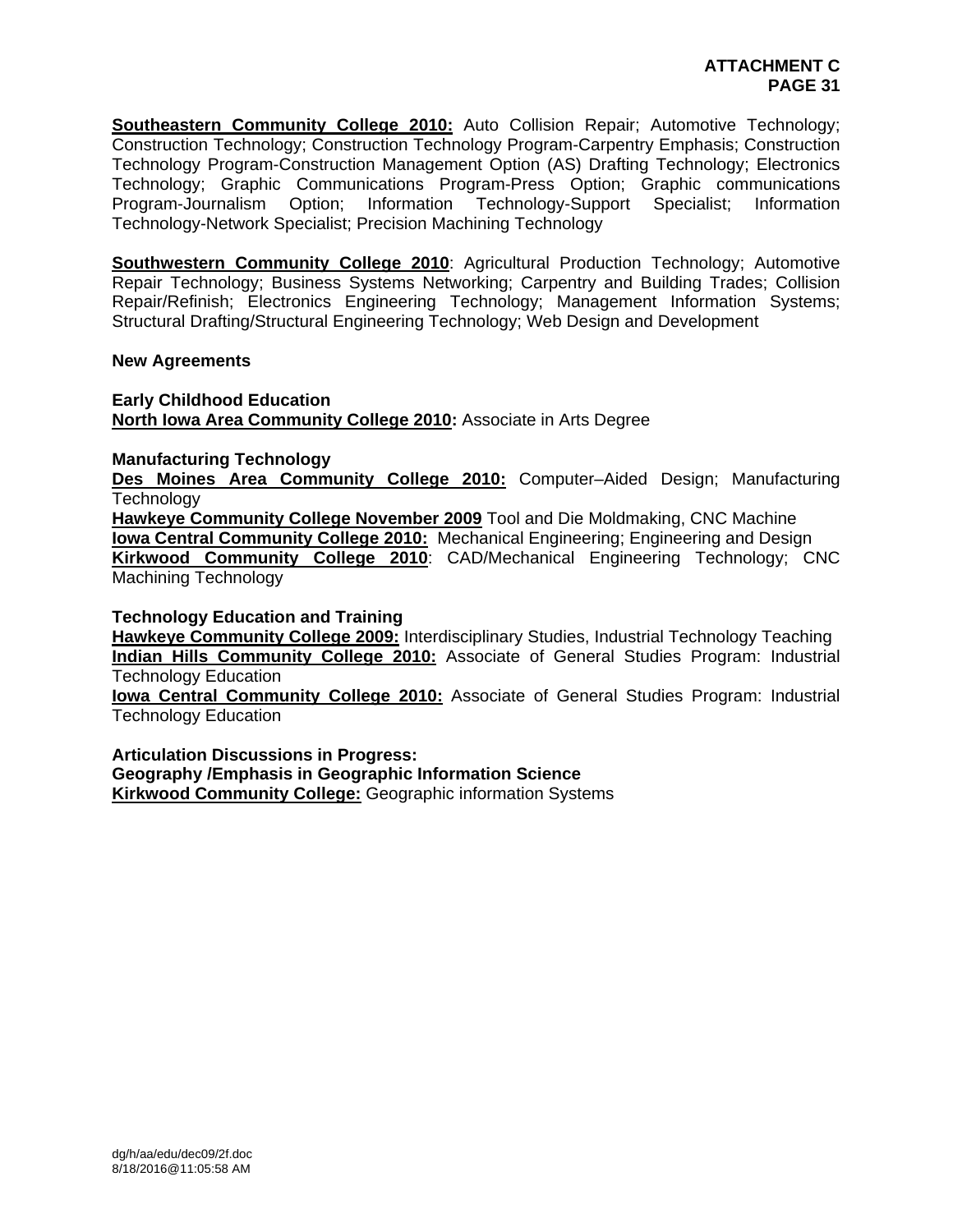# **COMMUNITY COLLEGES**

## **Northeast Iowa Community College**

- Signed an Early Childhood Education Articulation with UNI.
- Signed an agreement to partner with University of Iowa to offer Bachelor of Applied Science degrees and certificates.
- Renewed agreement with UNI on the Bachelor Degree in Industrial Technology
- Agriculture/Dairy faculty has ongoing discussions with ISU College of Ag and Veterinary Medicine.

## **North Iowa Area Community College**

- Statewide articulation meetings with Math Departments from Iowa State, U of Iowa, and UNI
- Statewide articulation meetings about Early Childhood Education and Marketing
- NIACC and UNI have signed an Early Childhood Education articulation agreement.
- Articulation discussions with UNI about programs in Health, Physical Education, and Leisure **Services**
- Articulation discussions with University of Iowa about the Bachelor of Applied Studies
- Articulation discussions with University of Iowa about Entrepreneurial Management
- Articulation discussions with UNI about Teacher Education
- Articulation discussions with UNI about Graphic Media
- Articulation discussions with ISU about Computer Networking and Security

### **Iowa Lakes Community College**

- Attended LACTS meeting in April 2010, at which time articulation issues were discussed.
- Discussing articulation of chemistry courses with ISU.

## **Northwest Iowa Community College**

- Updated articulation agreements with Iowa State, University of Iowa, and UNI
- Admissions Partnership Program to be signed with University of Northern Iowa, October 2010.

## **Iowa Central Community College**

- ICCSSA Conference held Registrar's sessions where discussions were held about articulation with UI, ISU, and UNI
- Attended Transfer Advisor Workshop at the University of Iowa
- Registrar's Video Conference
- Attended Statewide Transfer Articulation Conference
- Teleconference with UNI re: Dual Admissions Partnership Program
- Teleconference with UNI re: Dual Admissions Partnership Program

## **Iowa Valley Community College District**

- Meetings with Iowa State University on German/European Union Agriculture Program visit
- Attended IowANN conference
- Continually send transcripts requested from regents for APP programs, clarify APP requirements and promote APP programs throughout the year at college orientations
- Utilize Regents course equivalencies that are available online as well as TransferinIowa.org throughout the year
- Attended the Community College Transfer program at Iowa State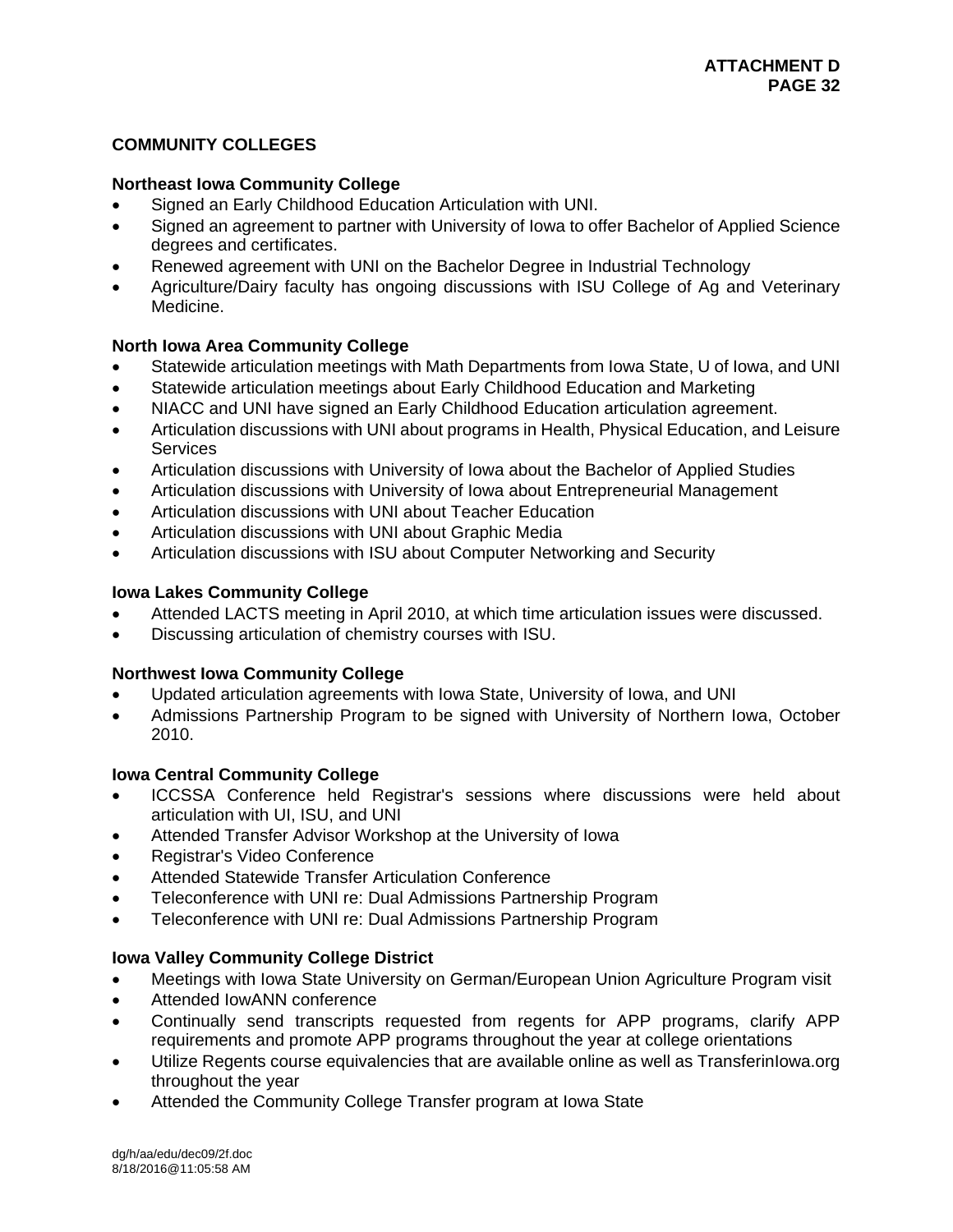- ECC Transfer Fair
- At ECC, the University of Iowa made a transfer visit; reviewed materials from the University of Iowa's admission department
- At ECC, UNI made a visit
- At ECC, Iowa State made 2 additional visits (in addition to the transfer fair) to campus
- Attended "Closing the Achievement Gap" conference at U of Iowa
- Attended "Admission's Partnership Program (APP) Advisors Forum" (At I.S.U.)
- Attended "Transfer Articulation Conference" at DMACC- Newton
- Attended "Transfer Articulation Conference to learn about many of the major programs" at U. of Iowa

# **Hawkeye Community College**

- Participated in statewide Math articulation conference in September 2009
- Participated in statewide Early Childhood Education conference in February 2010
- Participated in statewide Marketing conference in February 2010
- Early Childhood Education participated in discipline discussions throughout the academic year
- Transfer Fair at Hawkeye in Fall 2009 involves ISU, U-Iowa, UNI, and approximately 10 other regional colleges
- Experience Hawkeye Transfer Day campus visit day for potential students involves representatives from regents and other regional colleges
- Met with U-Iowa journalism faculty future meeting planned for spring 2011
- Met with U-Iowa representatives for Bachelor of Liberal Studies and Bachelor of Applied Studies distance education degrees
- Hosted statewide English Roundtable faculty meeting Spring 2010
- Attended Transfer Workshop at the University of Iowa
- Attended Community College Up-date for Regents held at Iowa State University
- Attended Transfer Workshop at the University of Northern Iowa
- Attended APP Advisor Day at Iowa State University
- Hosted Career Cruising Workshops provided by UNI personnel
- UNI and Mount Mercy University provided letters of support for articulation agreements with the CNC, AST and Welding programs for the DOL Advanced Manufacturing grant – March 2010
- UNI faculty met with faculty in Horticulture, Early Childhood, and Construction to better articulate a variety of courses between the two schools, the majority of the meetings are occurring at the faculty/department level.

## **Eastern Iowa Community College**

- Participated in statewide Math Articulation Meeting
- Updated/Renewed articulation agreement with UNI for Applied Tech Programs
- Participated in statewide Early Childhood Education/Business Articulation Meeting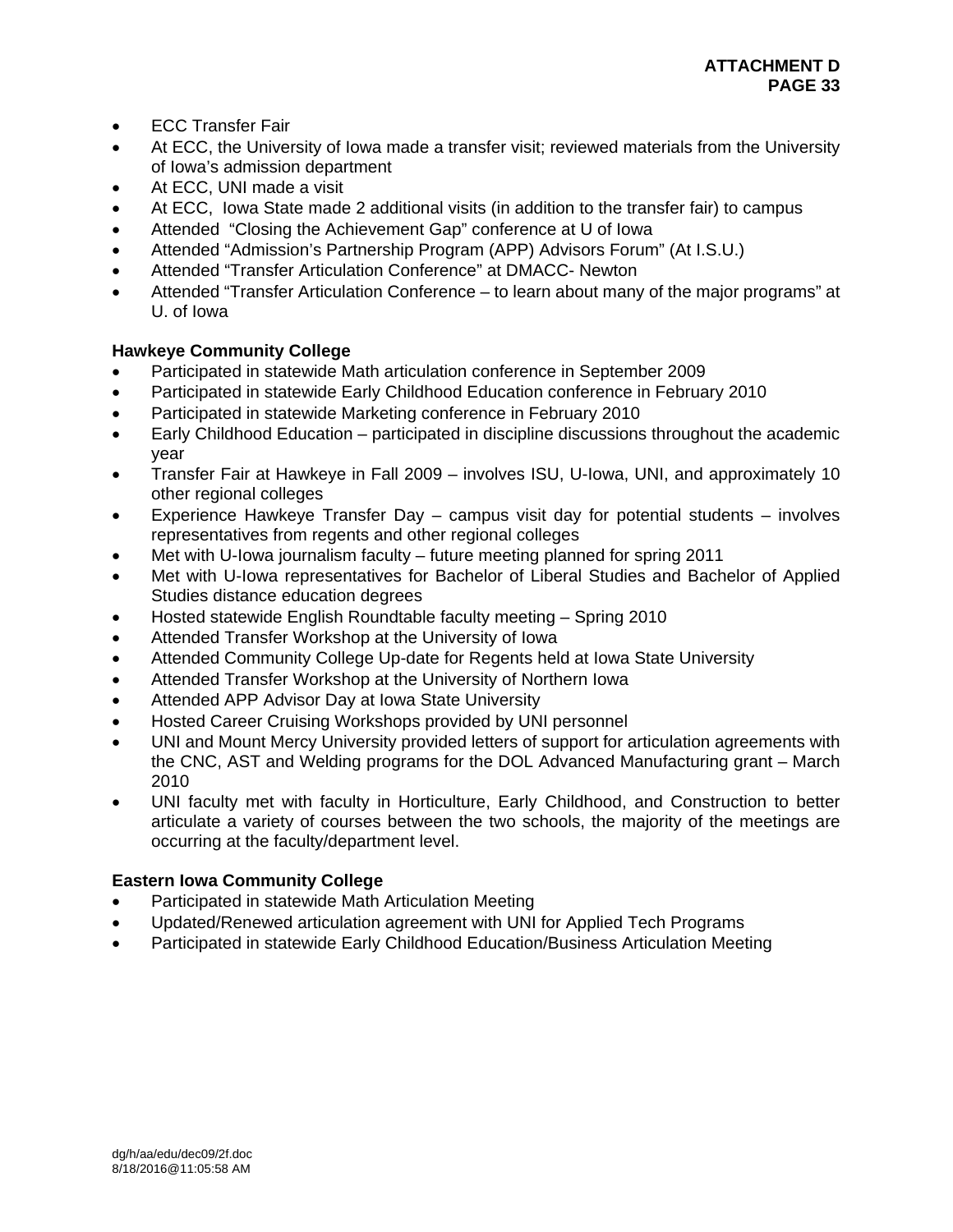## **Kirkwood Community College**

- Nursing—conversations related to revising the articulation plan with the University of Iowa
- GIS—nearly completed articulation of the program with the Geography Department at UNI
- Engineering—discussions with ISU regarding course articulation, cluster-to-cluster articulation, and planning for a 2+2 or 2+3 agreement
- Marketing—participation in Discipline conversations
- Early Childhood—participation in Discipline conversations
- Math and Science faculty meetings with Regents
- Reverse articulation discussions related to International students with UI

### **Des Moines Area Community College**

- Advisors attend transfer advisor workshops at UNI, ISU, and U of I
- Attend statewide articulation conference
- Attend APP Advisor Day at ISU
- ISU Discover Engineering Day-Ankeny Campus
- ECE articulation created with Upper Iowa University, Drake University, and ISU
- College Transfer Fair-Ankeny Campus-attended by UNI, ISU, and U of I each fall & spring semester
- DMACC sends new course and program information to UNI, ISU and U of I annually
- UNI 2+2 Elementary Education program at Ankeny, Boone and Carroll Campus
- Participated in the statewide Early Childhood articulation discussions
- Participated in the statewide marketing articulation discussions
- Math faculty participated in discussion with ISU regarding remedial math courses for underprepared students

#### **Western Iowa Tech Community College**

- Statewide articulation meeting the Math Department with 3 Regents
- Statewide articulation meeting on Early Childhood Education
- Statewide articulation meetings on Marketing with 3 Regents
- WITCC will sign an admissions partnership agreement with UNI in October 2010

#### **Iowa Western Community College**

- Current Admissions Partnership agreement with Iowa ISU
- General transfer equivalency with ISU
- General transfer equivalency with U of I
- General transfer equivalency with UNI

#### **Southwestern Community College**

- Faculty and administration participated in the annual articulation conference dealing with Early Childhood Education and Marketing.
- Business Systems Networking faculty met with faculty at ISU to discuss articulation possibilities.
- Math faculty met with math faculty at UNI.
- Agriculture faculty met with ISU faculty to further develop partnerships and articulation
- SWCC and University of Iowa are in the process of drafting a Distance Education Articulation Agreement.

## **Indian Hills Community College**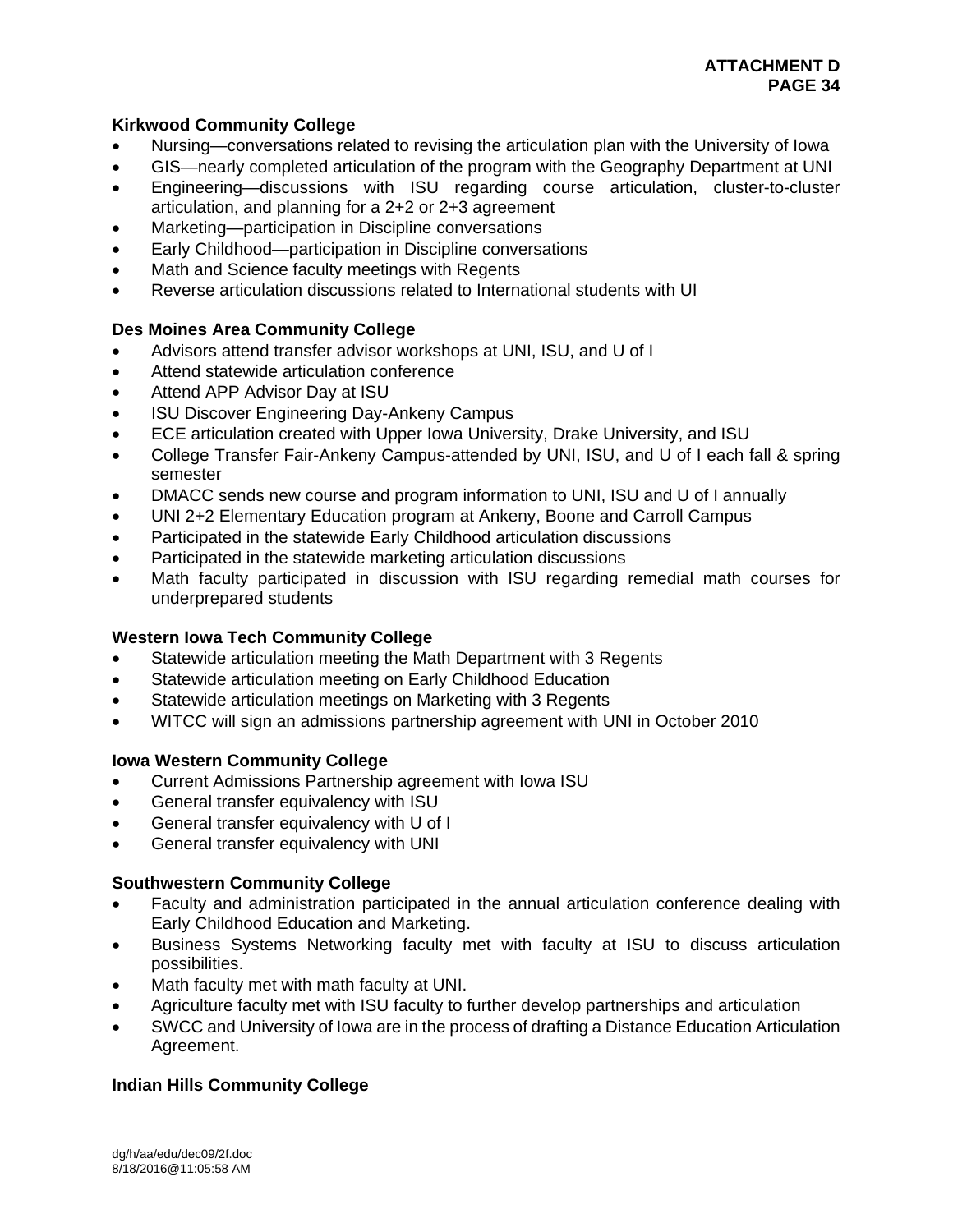- We have been working with Iowa State and our Culinary Arts faculty to develop articulation plans from an AS degree to either ISU's Culinary Science B.S. program or the Food Science and Human Nutrition B.S. program. We've exchanged drafts and plan to continue working to finalize a plan.
- We have talked with Iowa State with other community colleges with the Computer Networks and Security program.
- Have sent an email to University of Iowa about the Geospatial Technology.
- We have talked to UNI about their GIS program.

# **Southeastern Community College**

- We abide by the "Public Connection" document, located on the Department of Education website.
- Most of our articulation activity is at the course level, with some ongoing activity in programs  $\frac{\text{such as:}}{\text{o}}$ 
	- **Graphic Communication (UNI)**
	- o History of Rock 'N Roll class (U of I) this course is accepted as a humanities at the Regent, but first discussed with University of Iowa
	- o Education Courses , with all Regents education programs
	- o Iowa State AGA-158 Soil Fertility transfers to ISU
	- UNI Bachelor of Arts Degree Technology Management major in their Department of Industrial Technology:
		- **Auto Collision**
		- **Auto Technology**
		- Construction Technology
		- **Drafting**
		- **Electronics**
		- **Graphic Communications**
		- Precision Machining
	- o Journalism
	- o Information Technology
	- o Graphic Communication, with the University of Iowa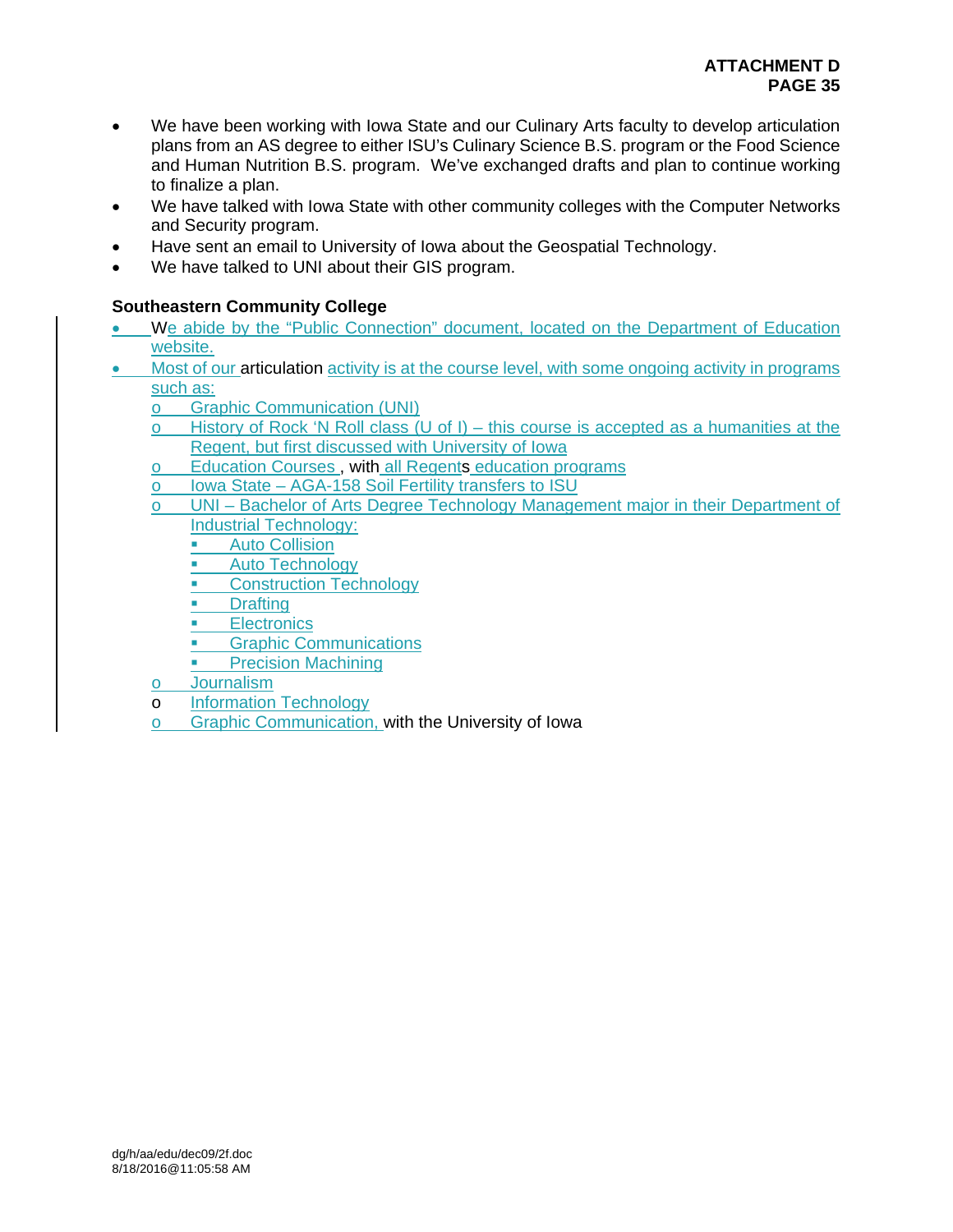# **ATTACHMENT E**

## **Systematic Process for Expansion of Faculty to Faculty Academic Discipline Meetings**

*Approved by the Community College Chief Academic Officers and Council of Provosts October 8, 2010* 

HF 815 (a bill for an act relating to articulation agreements between public postsecondary institutions and to the dissemination of articulation information) requires the Board of Regents to "develop, in collaboration with the boards of directors of the community colleges, a systematic process for expanding academic discipline meetings between the community college faculty and the faculty of the institutions of higher education governed by the board." (Effective July 1, 2009)

In response to HF 815, LACTS proposed the following systematic seven step process to enhance and expand faculty to faculty academic discipline meetings. The process was created, with the intent, to ensure that:

- Stakeholders are meeting and moving forward on a regular basis
- Results are monitored and reviewed
- Calendar is regularly updated and made available in a central location
- Statewide process is recurrently evaluated and improved for the future
- Processes are proactive and reactive, as appropriate for maximum benefit
- Faculty to faculty communications are ongoing and sustainable
- Process is institutionalized and supported by all Iowa two- and four-year public institutions

## **STEPS FOR EXPANSION OF FACULTY TO FACULTY ACADEMIC DISCIPLINE MEETINGS:**

- 1. **DECIDE PROGRAM/DISCIPLINE PRIORTITIES** To determine priorities, with substantial input from other stakeholders, the Liaison Advisory Committee on Transfer Students (LACTS) will examine workforce development needs, market demand, program alignment issues, number of potential students impacted, and results from articulation inventories and faculty to faculty discipline discussions. LACTS will prepare a list of recommended programs/disciplines on which to focus for the coming 1-2 academic years. LACTS will submit this list for input from the Career & Technical Education (CTE) Deans, the Arts & Sciences (A&S) Deans, and the Regents Committee on Educational Relations (RCER). Then LACTS will submit the list for approval from their governance bodies: the Community College Chief Academic Officers (CAOs), the Community College Presidents, and Council of the Provosts of the Regent universities.
- 2. **CREATE CALENDAR** LACTS will propose a calendar for faculty to faculty meetings, where possible will combine with and/or leverage other statewide meetings of A&S Deans, CTE Deans, Community College CAOs, LACTS, or other groups with an interest in articulation. Community College and Regents academic leadership will approve the calendar. LACTS will publish the calendar on the Board of Regents and Iowa Department of Education websites.